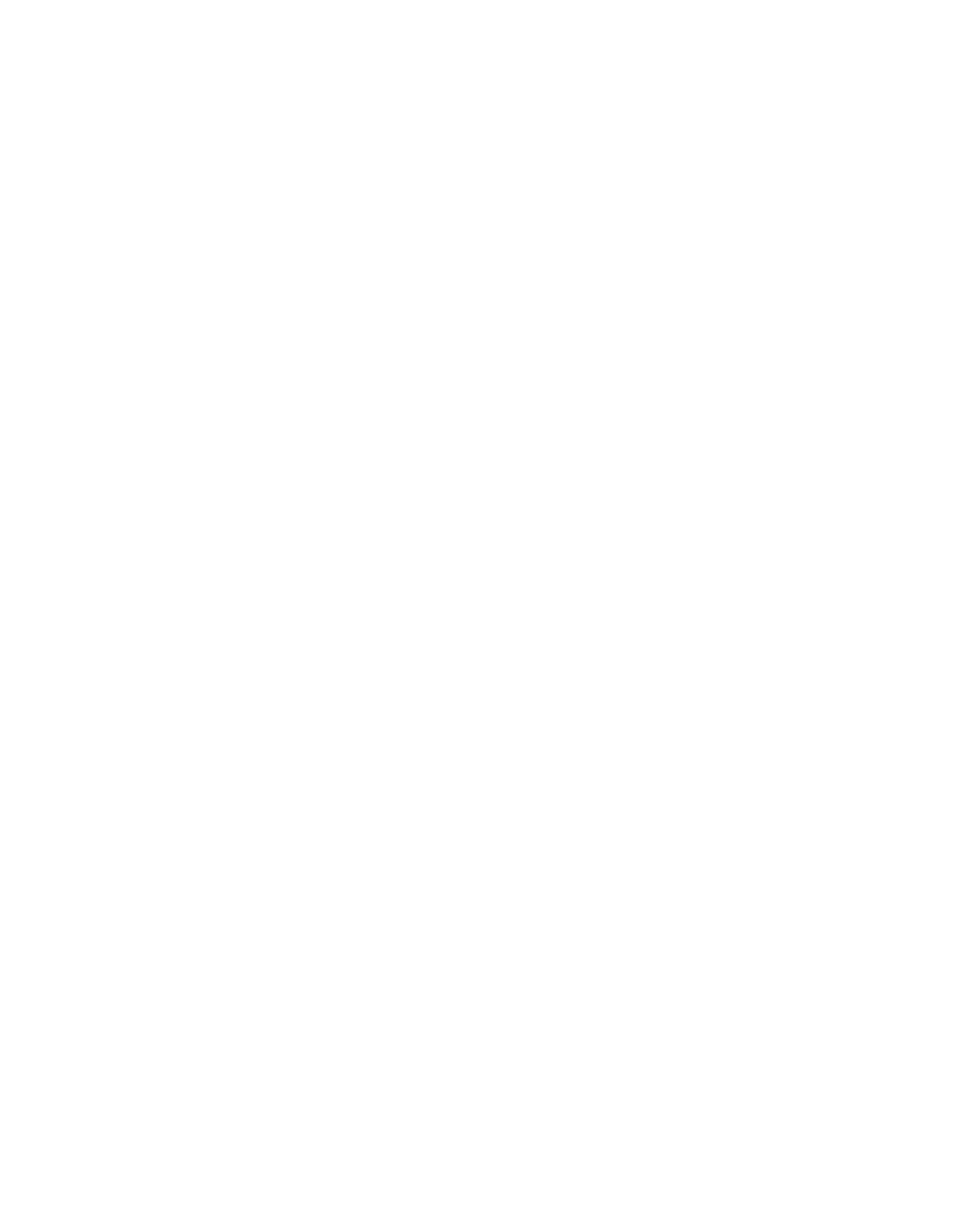## **TITLE** Committee Oversight & Operations

## **BACKGROUND**

At the April 26, 2019 meeting, the Council established two standing committees – the Finance Committee and the Academic & Strategic Initiatives (ASI) Committee.

# **COMMITTEE MEMBERSHIP**

In late May, Council Chair Zimmerman announced the members of the committees; each of which will formally appoint them at the June 28, 2019 meeting. The members of the ASI Committee are the following:

- Lori Harper (committee chair)
- Lucas Mentzer
- Donna Moore
- OJ Oleka
- Vidya Ravichandran
- Bob Staat
- Brandon Wilson
- (student member, once appointed)
- (Council chair) Sherrill Zimmerman
- (Council VC) Ben Brandstetter

# **AREAS OF RESPONSIBILITY**

Council staff propose the following areas of responsibility for the ASI Committee:

- Review and oversee the progress toward the objectives of the statewide Strategic Agenda and efforts to achieve the state's 2030 educational attainment goal
- Review and recommendation of new academic programs
- Receiving status updates on academic program reviews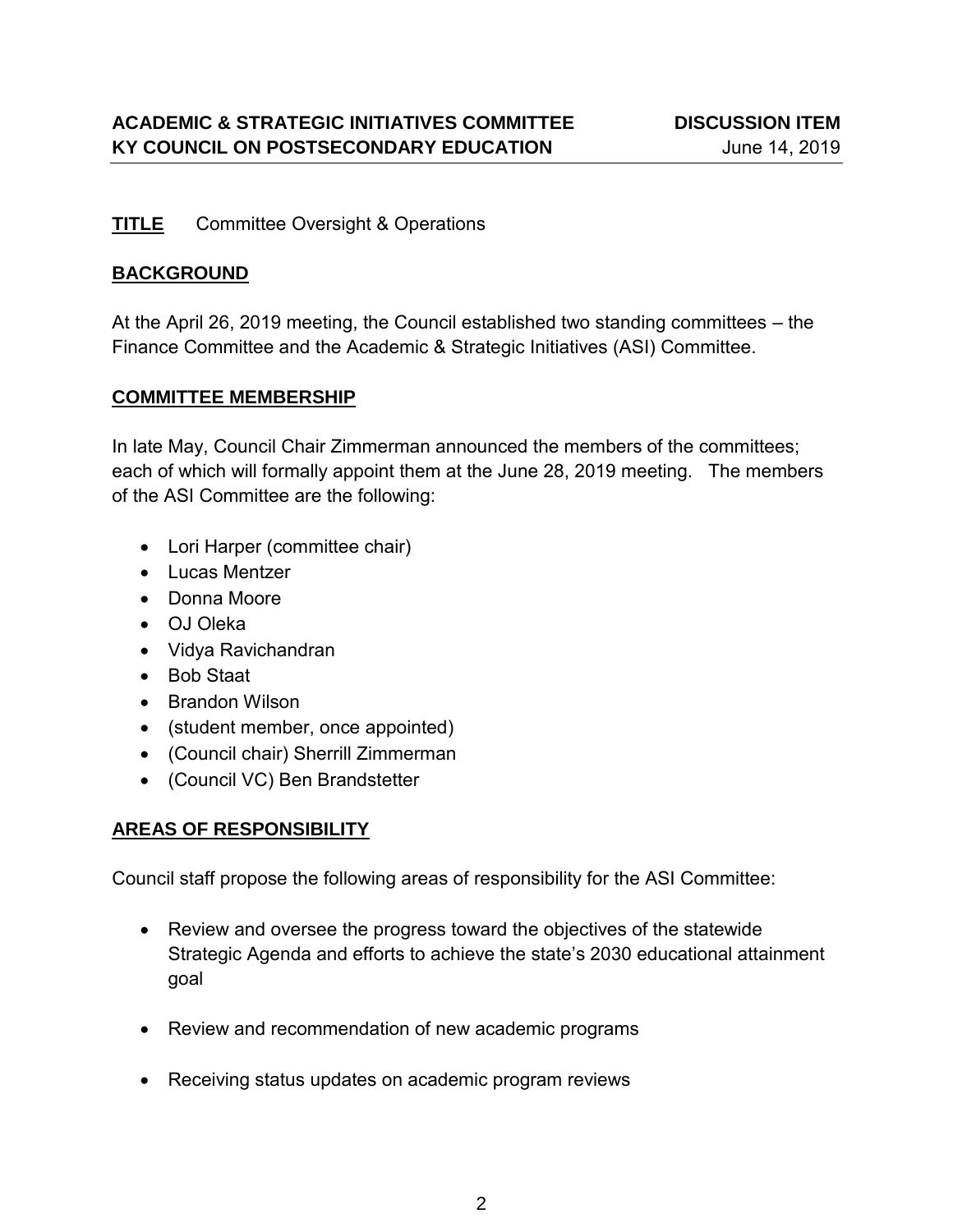Providing input on the development and revision of various statewide academicand student success-related policies and initiatives

#### **MEETING FREQUENCY**

Council staff propose two options for meeting as a committee, and ask the Committee to discuss and decide which works best:

- 1) Meet prior to each Council meeting and meetings may last more than 2-3 hours. Each meeting time would have to be polled and scheduled separately.
- 2) Meet monthly for no more than 1 hour at a time. Establish the meeting on the same day and time (i.e. the second Tuesday of each month at 3pm)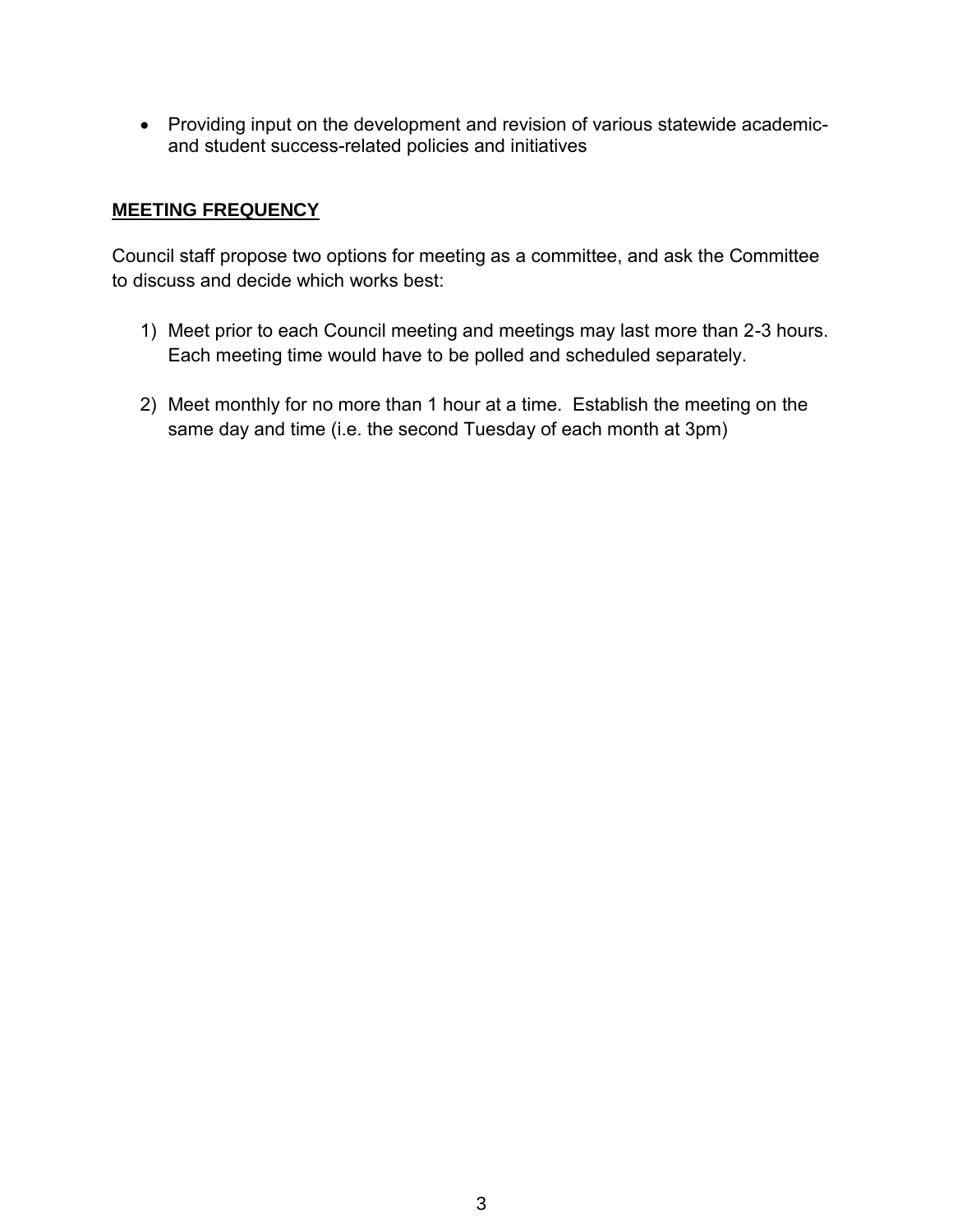#### **TITLE:** New Academic Programs

### **RECOMMENDATION**: The following new academic programs are up for the Committee's recommendation of approval to the full Council.

#### University of Kentucky

- 1. Consumer Economics and Personal Finance, B.S.
- 2. Public Policy and Leadership, B.A.
- 3. Data Science, M.S.

#### Murray State University

- 4. Human Services, B.A.
- 5. Culture and Language Studies, B.A.

#### Northern Kentucky University

- 6. Japanese, B.S.
- **PRESENTER:** Melissa Bell, Vice President of Academic Affairs, CPE

### **SUPPORTING INFORMATION**

KRS 164.020 (15) empowers the Council on Postsecondary Education to define and approve the offering of all postsecondary education technical, associate, baccalaureate, graduate, and professional degree, certificate, or diploma programs in the public postsecondary education institutions. Council staff has reviewed the proposed programs and recommends approval by the board.

See attached the proposed program summaries submitted by the institutions, which provide detailed information on the following elements:

- Overview Program description, CIP code, credit hours, institutional governing board approval date, and expected implementation date
- Market Demand Justification of need and employer demand
- Unnecessary duplication justification
- Expected revenues and expenditures associated with implementation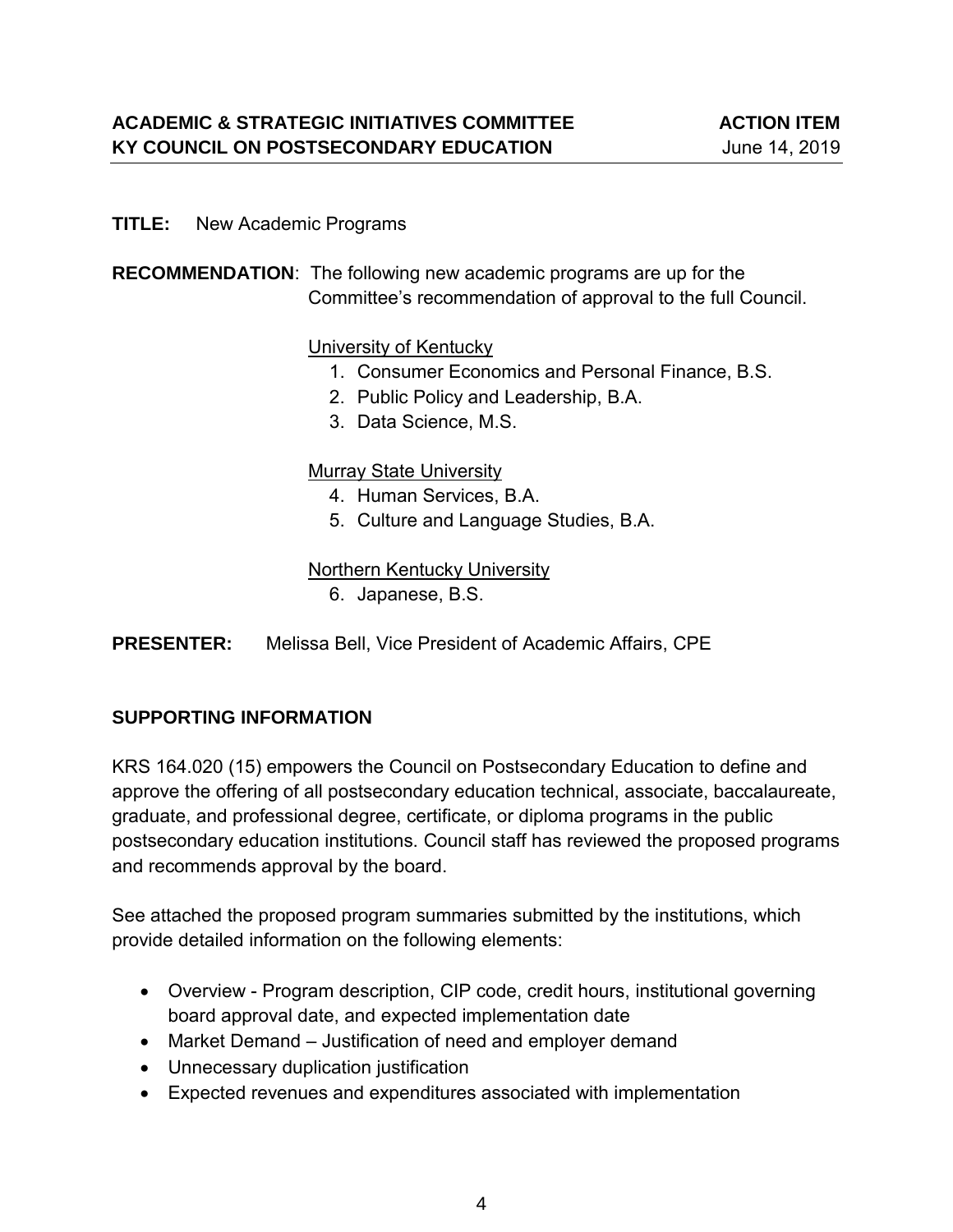**Institution:** University of Kentucky **Program Name:** Consumer Economics and Personal Finance **Degree Designation:** Bachelor of Science

# **Program Description**

The Consumer Economics and Personal Finance program will provide students with the knowledge and skills to positively impact economic and financial decision making of individuals and families. The course work in consumer economics, personal finance, and financial counseling will provide students with a broad skill-set to assist consumers in making sound financial decisions and ultimately improving overall family economic well-being and financial security. Students will receive training that will allow for them to pursue careers in local government agencies such as the housing authority; state agencies such as health and human services; and federal agencies such as the Social Security Administration. For students who choose to pursue the AFC (Accredited Financial Counselor) certification option, careers are available as financial counselors in credit counseling agencies and non-profits. Additionally, program graduates will have a clear understanding of consumer issues and personal finance; this educational background will result in individuals capable of making healthy and informed family and personal financial decisions leading to responsible consumerism and financial independence for themselves and their families.

**CIP Code:** 19.0499 **Credit Hours:** 120 **(Tentative) Institutional Board Approval Date:** 6/21/2019 **Implementation Date:** 8/19/2019

# **Student Demand**

| Year 1 | Year 2 | Year 3 | Year 4 | Year 5 |
|--------|--------|--------|--------|--------|
|        |        |        |        |        |

### **Market Demand**

Currently, an undergraduate program in Consumer Economics and Personal Finance does not exist in the Commonwealth of Kentucky. There are currently 120 to 130 students enrolled in the FAM undergraduate degree program. The new CEF program anticipates attracting a different student than the traditional FAM major. A similar southern land grant institution experienced a growth of 20 students/year following the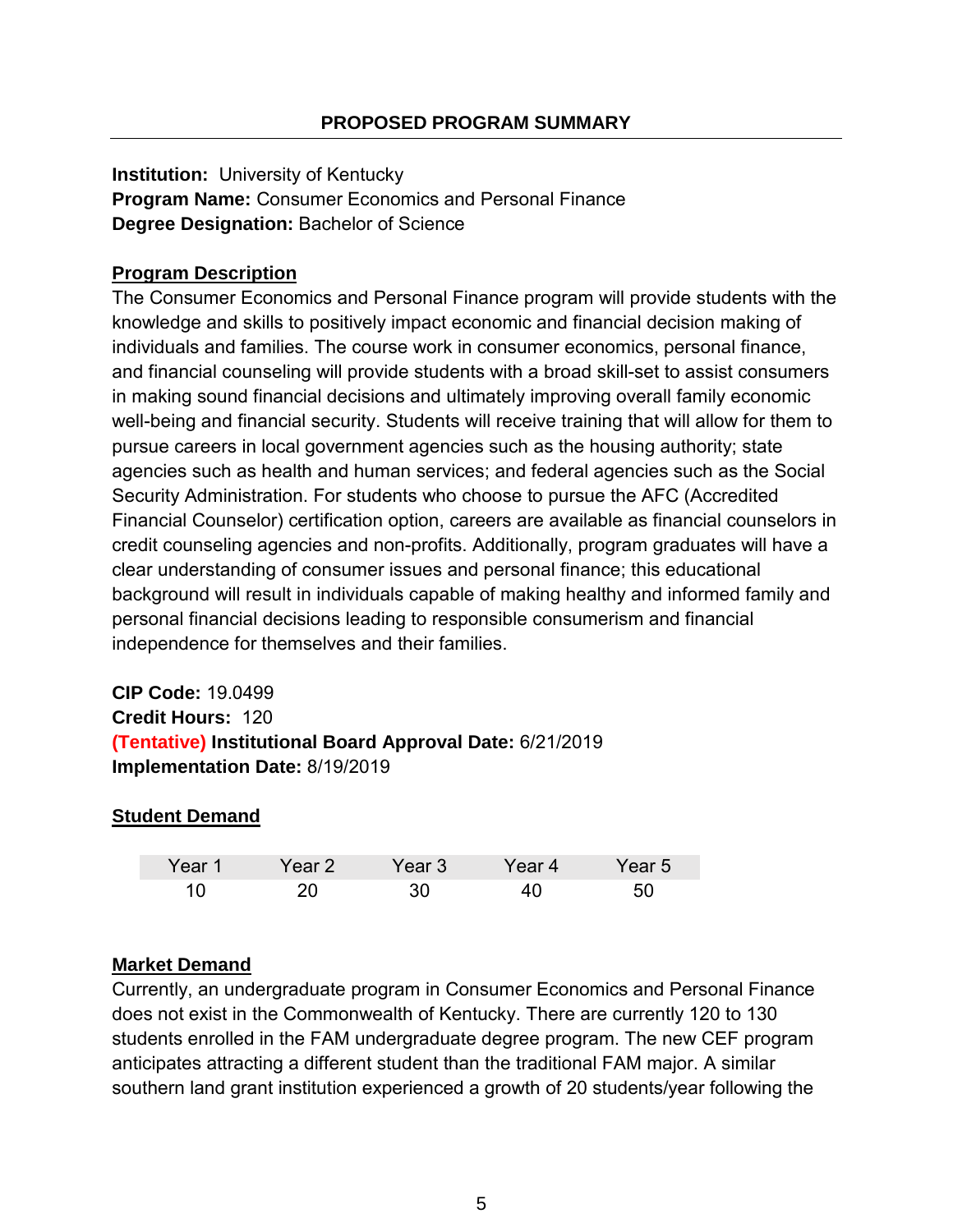implementation of the financial counseling certificate program – we anticipate the same growth trajectory for the degree program. Additionally, the U.S. Department of Labor website demonstrates that there is an above average rate of growth in careers related to Consumer Economics and Personal Finance, notably that of personal financial advisor which has an anticipated growth rate of 30% from 2014 to 2024.

|                           | <b>Regional</b>                           | <b>State</b> | <b>National</b> |
|---------------------------|-------------------------------------------|--------------|-----------------|
| <b>Type of Job</b>        | <b>Credit Counselor</b>                   |              |                 |
| Average Wage              | \$40,131                                  | \$36,538     | \$39,842        |
| # of Openings             | 84                                        | 61           | 3,879           |
| <b>Growth Projections</b> | 14.4%                                     | 21.9%        | 15.3%           |
| <b>Type of Job</b>        | <b>Financial Aid Counselor/Specialist</b> |              |                 |
| Average Wage              | \$36,269                                  | \$36,056     | \$36,473        |
| # of Openings             | 71                                        | 369          | 4,461           |
| <b>Growth Projections</b> | 14.4%                                     | 18.4%        | 15.3%           |
| Type of Job               | <b>Financial Analyst</b>                  |              |                 |
| Average Wage              | \$59,901                                  | \$59,468     | \$61,898        |
| # of Openings             | 1,367                                     | 694          | 120,520         |
| <b>Growth Projections</b> | 9.7%                                      | 12.4%        | 11.7%           |
| <b>Type of Job</b>        | <b>Personal Financial Advisor</b>         |              |                 |
| Average Wage              | \$44,801                                  | \$47,791     | \$48,651        |
| # of Openings             | 631                                       | 377          | 54,272          |
| <b>Growth Projections</b> | 19.4%                                     | 19.4%        | 29.6%           |

#### **Employer Demand**

*Source: Burning Glass. [This software uses BLS, actual job postings, and proprietary data models to gather data on average wage, # of openings (within the last year), and growth projections (2019-2028).]* 

#### **Academic Demand**

*N/A*

### **Unnecessary Duplication**

There are no similar programs at any Kentucky institution.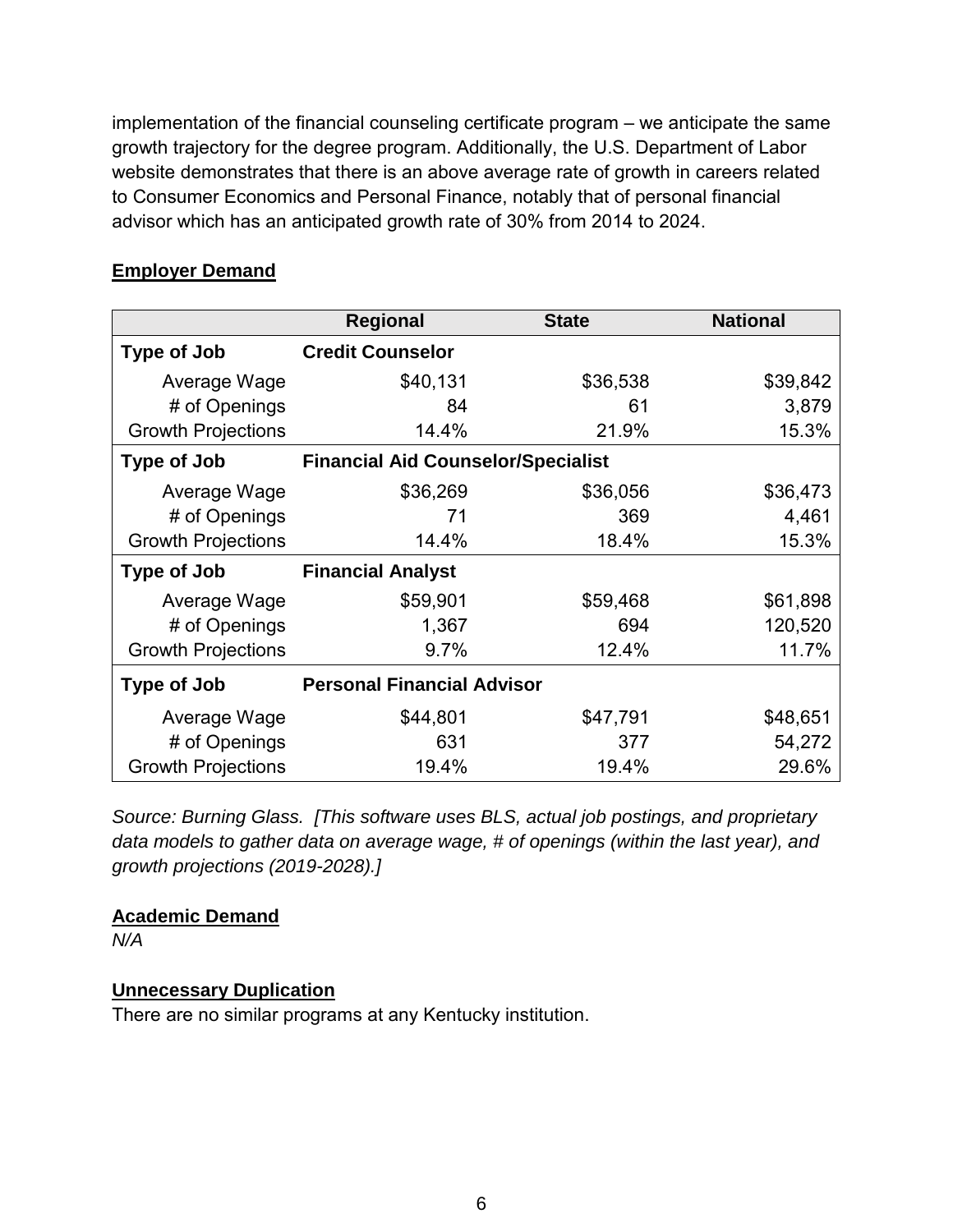# **Cost**

| <b>Projected Revenue over Next Five Years</b>  | \$3,482,728 |
|------------------------------------------------|-------------|
| <b>Projected Expenses over Next Five Years</b> | \$2,013,766 |

# **Will additional faculty be needed?** No

## **Provide a budgetary rationale for creating this new program**

There will be no new/additional costs associated with the program; however it is anticipated that by year five there would be \$650,973 new tuition dollars.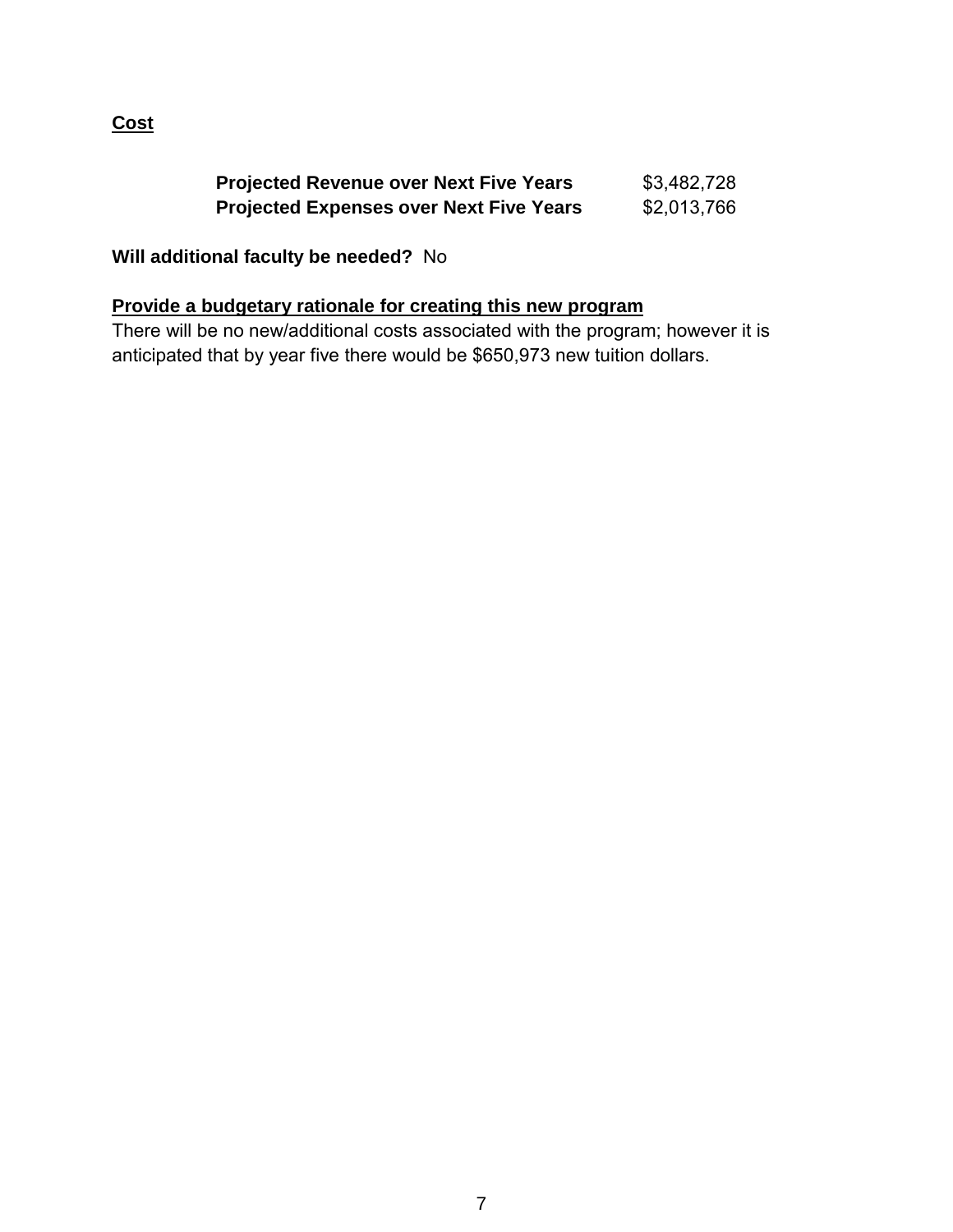**Institution:** University of Kentucky **Program Name:** Public Policy **Degree Designation:** Bachelor of Arts

# **Program Description**

The Martin School's proposed undergraduate degree in Public Policy is a program focused on understanding how public policy decisions are made, how public policy can affect various members of society, and how leadership is exercised in the public and nonprofit sectors. Courses will examine the rationales for government interventions in markets; the purposes and goals of public policy; the processes by which problems are defined and priorities selected; the role of governmental, non-governmental, and transnational institutions in collective action; and the circumstances under which leaders are effective in mobilizing resources to advance a group's values and goals. All courses focus heavily on analytical and quantitative tools for understanding and measuring the effects of existing and proposed public policies. The undergraduate degree in Public Policy will give students an opportunity to develop their critical thinking skills, ethical standards, and communication skills.

**CIP Code:** 44.0501 **Credit Hours:** 120 **Institutional Board Approval Date:** 4/30/2019 **Implementation Date:** 8/16/2019

# **Student Demand**

| Year 1 | Year 2 | Year 3' | Year 4 | rear 5 |
|--------|--------|---------|--------|--------|
|        |        | ᅎ       | 75     |        |

Demand for undergraduate degrees is increasing as witnessed by peer institutions. For example, the University of North Carolina's Public Policy's undergraduate program for each of the past several years has graduated over 100 majors each academic year and has grown from approximately 180 undergraduate majors in 2009 to 417 undergraduate majors in 2017. The demand for such a major is not in doubt. The demand for such a major is not in doubt and we anticipate a great deal of interest given enrollment numbers in peer schools. For example, Indiana University has over 1500 students in its Bachelor of Public Affairs. The University of Virginia admits 75 students annually to its public policy major. The University of Arizona, Ohio State, and most elite private institutions also have high demand for undergraduate degrees in public policy. Despite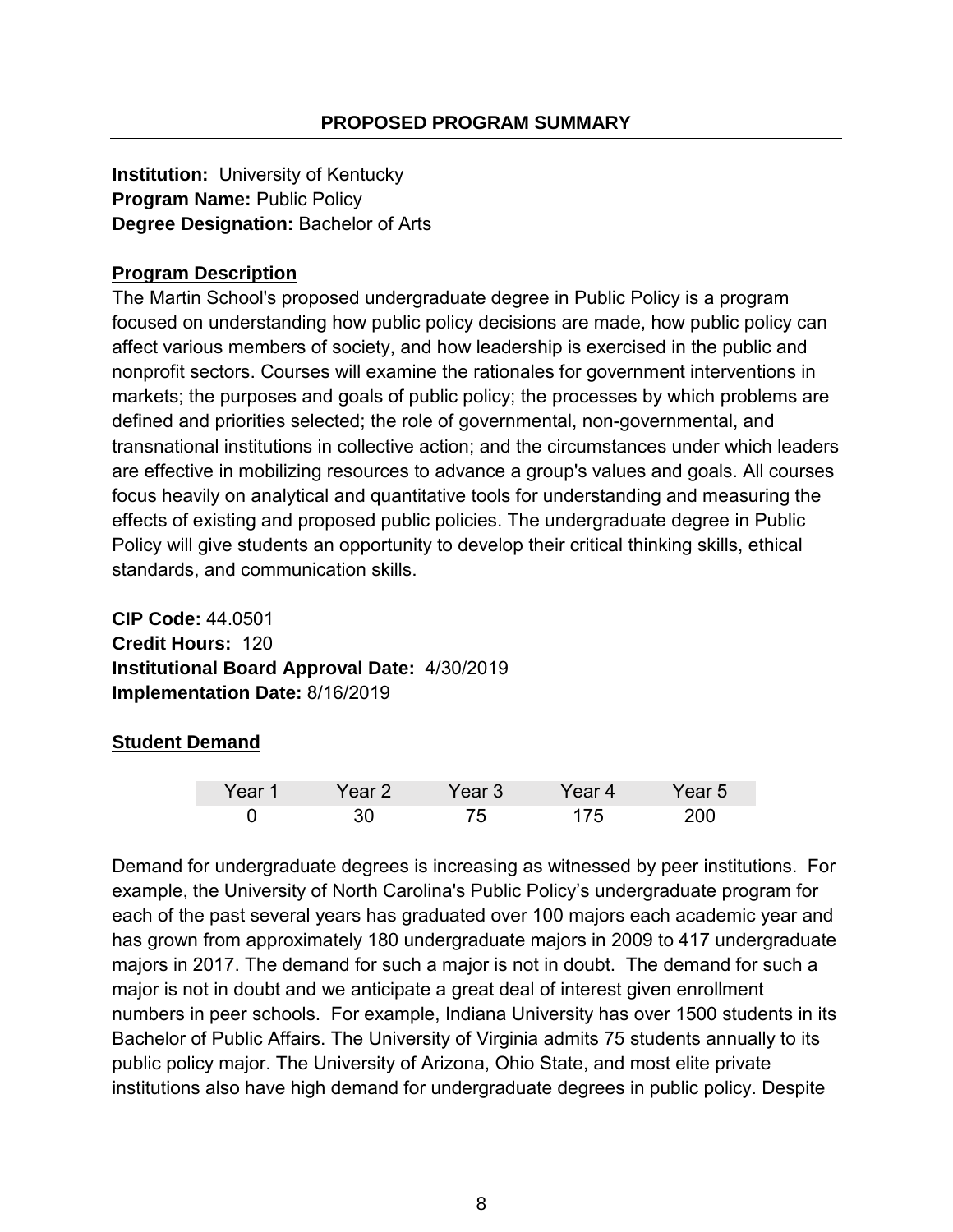its limited enrollment, the undergraduate major in public policy in the Woodrow Wilson School is the fifth largest undergraduate major at Princeton, accounting for 8 percent of all undergraduates. About 10 percent of all undergraduates in Duke's College of Arts and Sciences have a first or second major in its public policy department. According to Conger, et. al., demand is growing for undergraduate degrees in public policy due to the multi-disciplinary approach to policy studies.

### **Market Demand**

With a deep understanding of the issues of the day, many public policy majors go on to work in government, private, nonprofit, or other public service positions. Careers for undergraduates will be with federal, state, local governments, non-profit (NGO) organizations, political offices, law enforcement, policy-think tanks, for-profit organizations, public/private consulting firms, international agencies, etc. See 13 m for information about projected demand for jobs in these sectors.

Peer state schools such as Indiana University's School for Public and Environmental Policy report that 95% of undergraduates go on to employment or continued higher education upon receiving their degree with 51% making \$40,000 or higher and with 28% making \$50,000 or higher. Economic sector breakdown includes 81% in private sector, 9% government, and 10% nonprofit. See https://spea.indiana.edu/careerdevelopment/about-us/ugrad-stats.html.

|                        | <b>Regional</b>                                                                     | <b>State</b> | <b>National</b> |
|------------------------|-------------------------------------------------------------------------------------|--------------|-----------------|
| Type of Job            | Policy Analysis and Planning (e.g., Policy Analysts/Economist)                      |              |                 |
| Avg. Wage              | \$51,728                                                                            | \$52,455     | \$64,403        |
| # Jobs (Postings)      | 48                                                                                  | 42           | 5,204           |
| <b>Expected Growth</b> | <b>NA</b>                                                                           | 30%          | 3.50%           |
| Type of Job            | <b>Financial Regulation and Compliance (e.g., Regulatory Affairs</b><br>Specialist) |              |                 |
| Avg. Wage              | \$62,232                                                                            | \$60,570     | \$58,608        |
| # Jobs                 | 96                                                                                  | 36           | 10,259          |
| <b>Expected Growth</b> | 9.50%                                                                               | 17.60%       | 3.30%           |
| Type of Job            | Human Services (e.g., Social/Human Services Manager)                                |              |                 |
| Avg. Wage              | \$46,514                                                                            | \$48,838     | \$43,912        |
| # Jobs                 | 383                                                                                 | 271          | 24,846          |
| <b>Expected Growth</b> | 16.10%                                                                              | 22.90%       | 9.50%           |

# **Employer Demand:**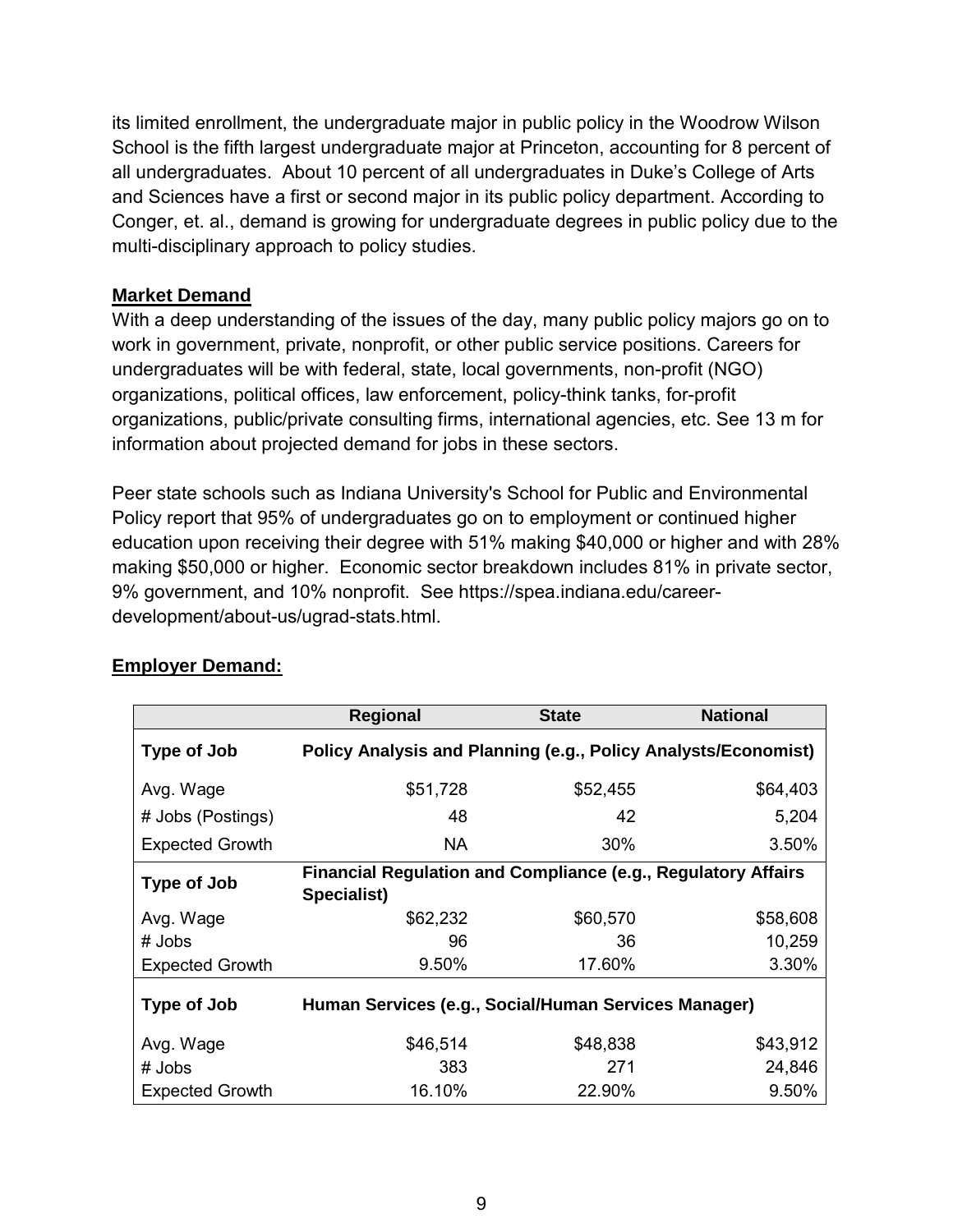|                        | <b>Regional</b>                                                                                           | <b>State</b> | <b>National</b> |
|------------------------|-----------------------------------------------------------------------------------------------------------|--------------|-----------------|
| Type of Job            | <b>Operations Managers (e.g., Operations Manager/Supervisor,</b><br><b>Emergency Management Director)</b> |              |                 |
| Avg. Wage              | \$59,560                                                                                                  | \$51,625     | \$52,033        |
| $#$ Jobs               | 1,868                                                                                                     | 1,365        | 122,784         |
| <b>Expected Growth</b> | 11.40%                                                                                                    | 18%          | 7.10%           |

*Source: Burning Glass. [This software uses BLS, actual job postings, and proprietary data models to gather data on average wage, # of openings (within the last year), and growth projections (2019-2028).]* 

### **Academic Demand**

*N/A*

#### **Unnecessary Duplication**

### **Comparison of Objectives/Focus/Curriculum to Similar Programs**

Morehead University only offers Public Policy as a track within their Government program. The public policy program at the University of Kentucky has a broader focus on social science disciplines and focuses solely on policy analytics as opposed to public administration or government

#### **Comparison of Student Populations**

The University of Kentucky serves the entire Commonwealth of Kentucky and would be the only university in the state to offer a bachelor's degree focused solely on Public Policy.

#### **Access to Existing Programs**

The University of Kentucky serves the entire Commonwealth of Kentucky and would be the only university in the state to offer a bachelor's degree focused solely on Public Policy.

### **Cost**

**Projected Revenue over Next Five Years \$4,693,565 Projected Expenses over Next Five Years** \$1,764,250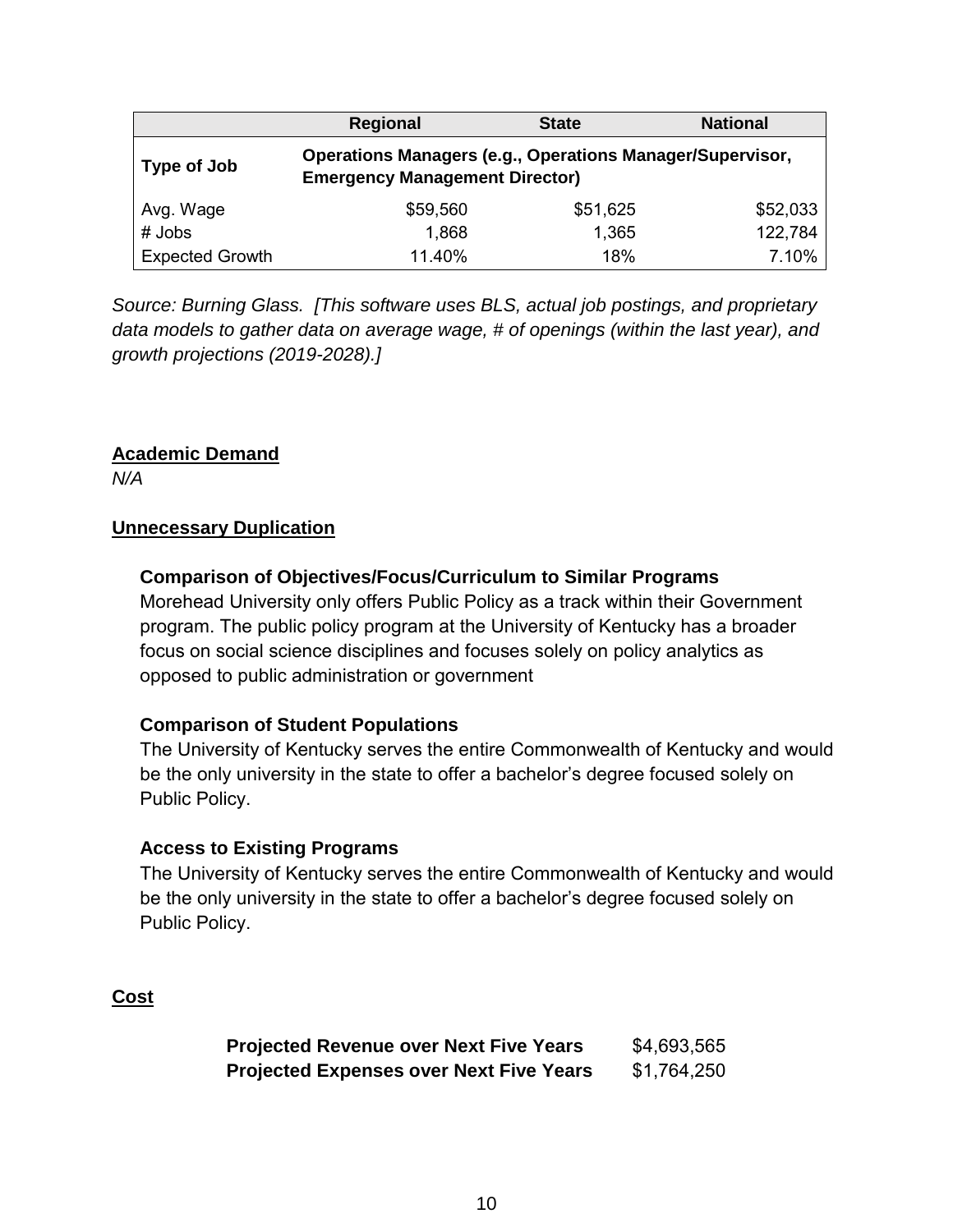**Will additional faculty be needed?** Yes, the program will require one new faculty member initially. It is anticipated that the program will increase enrollment at the University of Kentucky and that new tuition revenues will cover the cost of that faculty member. Expansion in the future will be contingent on enrollment.

#### **Provide a budgetary rationale for creating this new program**

In the United States, federal, state, and local government expenditure represents approximately 37 percent of gross domestic product. When considering the cost of government regulations in areas such as environmental protection and immigration, the role of the public -sector looms even larger in the U.S. Thirty years ago, there were few (if any) undergraduate programs in public policy. Among policy programs represented at the most recent meeting of the national association of policy schools (NASPAA), over half the program directors indicated their university had introduced an undergraduate degree. The demand for these degrees has grown with the growth in the public sector and the importance of performance metrics and program evaluation in the public and nonprofit sectors. With this growth comes the demand for trained employees in these sectors who can conduct policy analysis and recommend policy alternatives to leaders in these organizations and who can lead the organizations. The primary focus of the undergraduate major courses is to teach students how to design and analyze solutions to public policy problems, communicate those solutions, and effectively lead organizations in the public and nonprofit sectors.

Demand for undergraduate programs is demonstrated by enrollment numbers of undergraduates in peer public schools offering undergraduate majors in public policy, such as University of Arizona's School of Government and Public Policy with 2000+ enrolled, University of Virginia's Frank Batten School of Leadership and Public Policy capped at 75 students/year and over 200 applications annually, and Indiana University's School of Public and Environmental Affairs (SPEA) with 1500+ enrolled.21 Despite its limited enrollment, the undergraduate major in public policy in the Woodrow Wilson School is the fifth largest undergraduate major at Princeton, accounting for 8 percent of all undergraduates. About 10 percent of all undergraduates in Duke's College of Arts and Sciences have a first or second major in its public policy department.

Public policy is the third most popular undergraduate major at the University of Chicago. The Martin School anticipates attracting students to the University of Kentucky and to the Commonwealth who would have chosen to attend other universities in neighboring states and to elite universities without the offering of this degree.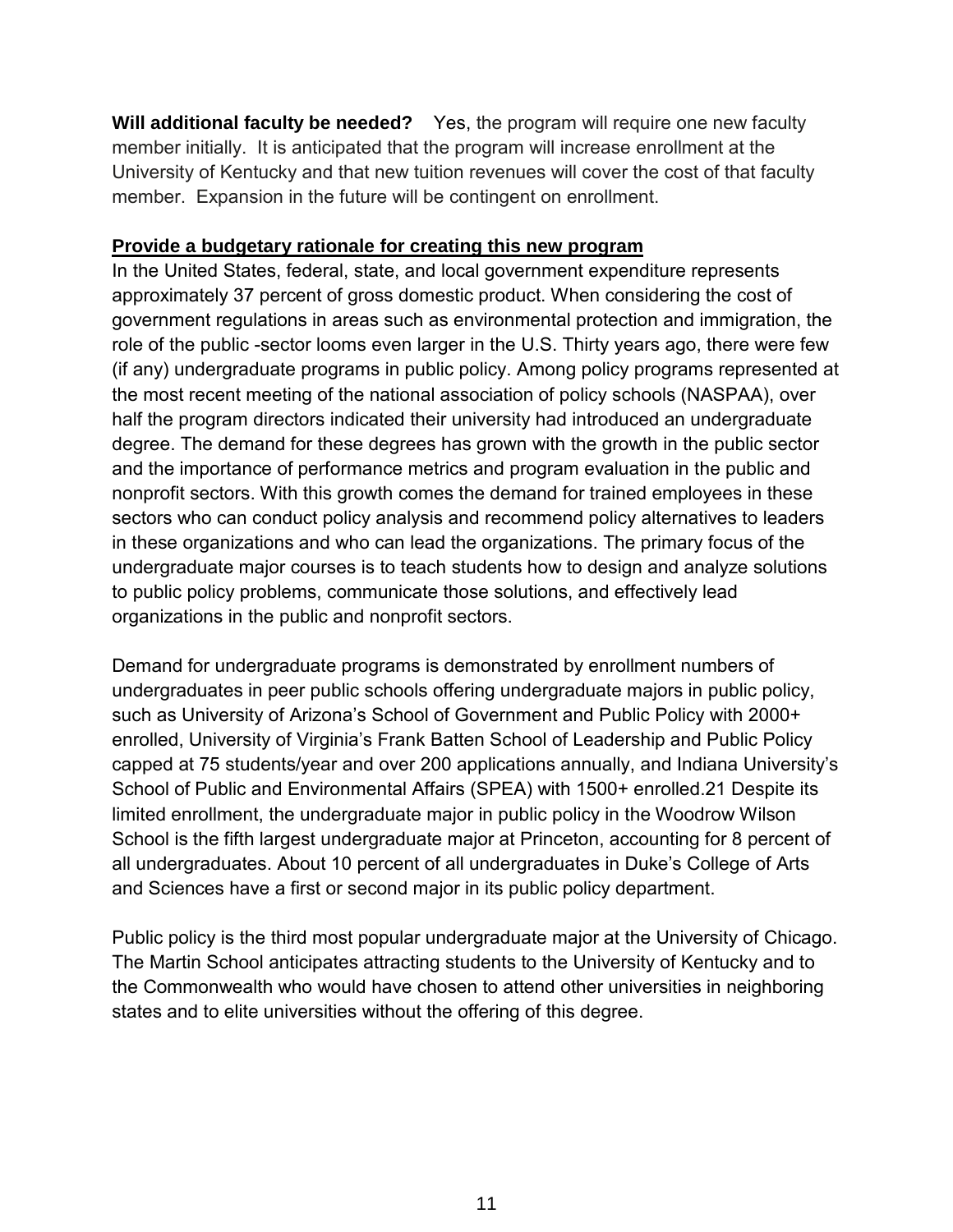**Institution:** University of Kentucky **Program Name:** Data Science **Degree Designation:** Master of Science

# **Program Description**

This two-year interdisciplinary program in Data Science (DS) will include courses from the core areas of computer science, biostatistics, and biomedical informatics, with optional courses from related domains such as statistics and mathematics, and from applied domains such as biomedical and pharmaceutical sciences. The program will only offer a non-thesis option (Plan B) requiring 33 hours of graduate level coursework. The thesis option (Plan A) will not be offered. The program aims to integrate interdisciplinary data science training involving domain-specific knowledge discovery from large heterogeneous datasets generated from research or available publicly. Fifteen course hours will come from core DS courses, including three credit hours from the DS 710 Data Science Seminar course and three credit hours from DS 711 MS Project in Data Science course. Six credit hours will come from foundational courses in bioinformatics, required for the concentration in Bioinformatics. The remaining twelve hours will be electives. As the goal is to prepare students for a career in Data Science with exposure to specific applied domain areas, a focused project, directed by student's advisor, will be required. The project will be developed and presented by the student to his or her graduate program committee as part of the course DS 711 MS project in Data Science.

The three sponsoring units for the MS in Data Science are: Department of Computer Science in the College of Engineering (represented by Miroslaw Truszczynski, CS DGS), Department of Biostatistics in the College of Public Health (represented by Heather Bush, Chair), and the Division of Biomedical Informatics in the College of Medicine (represented by Jin Chen, Interim Chief, and Hunter Moseley, Associate Director).

**CIP Code:** 11.0802 **Credit Hours:** 33 **Institutional Board Approval Date:** 4/30/2019 **Implementation Date:** 08/01/2019

### **Student Demand**

| Year 1 | ′ear 2⊥ | Year 3 \ | 'ear 4 | rear 5 |
|--------|---------|----------|--------|--------|
|        |         |          |        |        |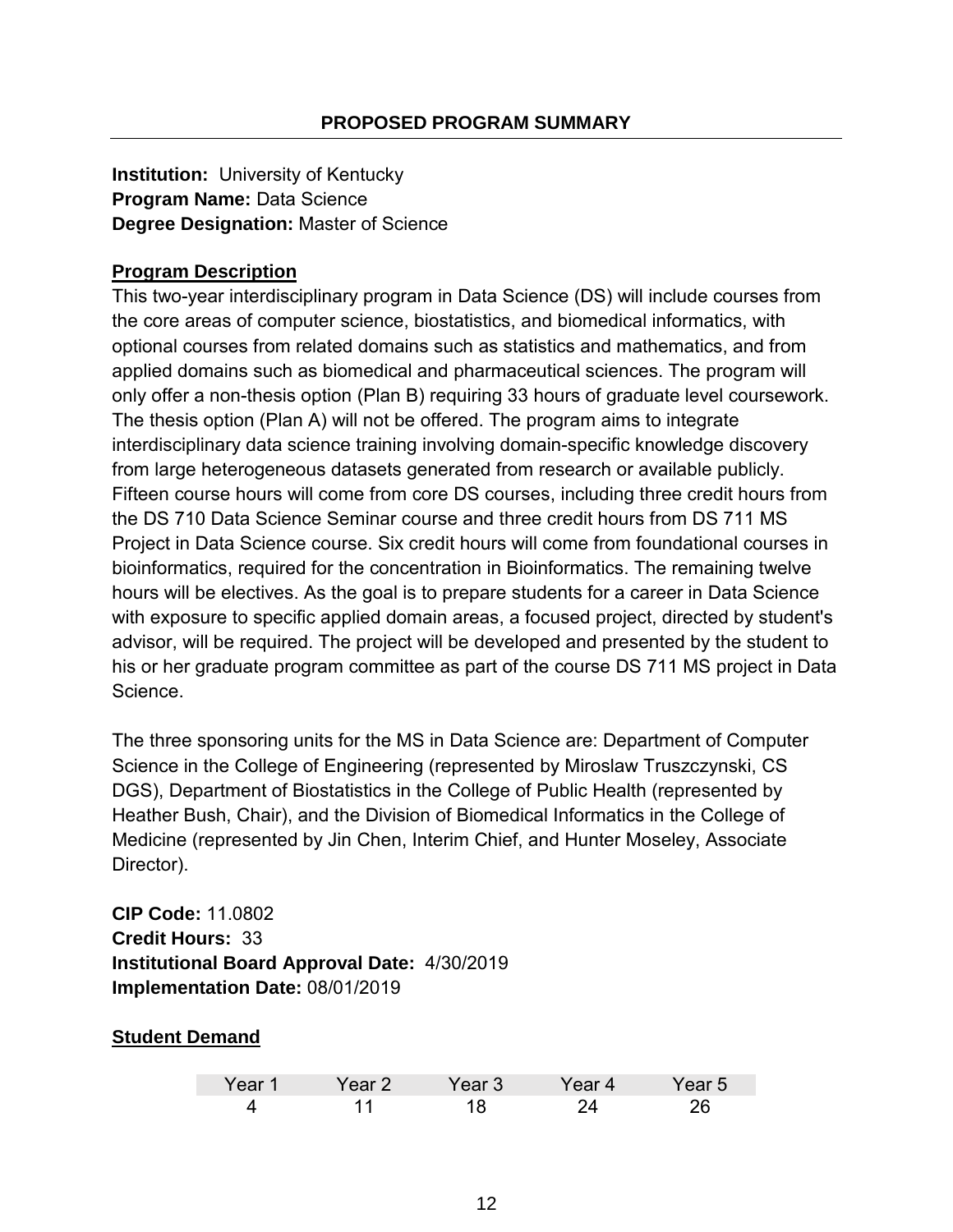### **Market Demand**

The national need for a fast-growing DS-trained workforce has been well-established. This is highlighted in the recent December 2016 McKinsey report, indicating very high demand for data scientists due to a 250,000 shortfall in the available workforce. Therefore, the establishment of an MS in Data Science at UK is both compelling and timely. A careful examination of leading programs, including UCSD, NYU, Harvard, Columbia, and Virginia, indicates that the proposed graduate program is comparable to these programs and will provide equivalent or superior training. Moreover, our program has the flexibility to grow with this fast growing and highly dynamic field, especially with respect to applied disciplines. While new hires and courses are unnecessary for the proposed program, both will naturally occur as this field of study continues to grow.

|                           | Regional                         | <b>State</b> | <b>National</b> |
|---------------------------|----------------------------------|--------------|-----------------|
| Type of Job               | <b>Data Scientists</b>           |              |                 |
| Average Wage              | \$103,375                        | \$82,398     | \$107,328       |
| # of Openings             | 207                              | 71           | 23,094          |
| <b>Growth Projections</b> | <b>NA</b>                        | <b>NA</b>    | 10.5%           |
| <b>Type of Job</b>        | <b>Data/Data Mining Analyst</b>  |              |                 |
| Average Wage              | \$82,823                         | \$96,216     | \$79,143        |
| # of Openings             | 170                              | 68           | 19,492          |
| <b>Growth Projections</b> | 10.3%                            | 18.4%        | 3.3%            |
| <b>Type of Job</b>        | <b>Database Administrator</b>    |              |                 |
| Average Wage              | \$69,625                         | \$87,883     | \$75,629        |
| # of Openings             | 135                              | 75           | 14,178          |
| <b>Growth Projections</b> | 14.7%                            | 19.5%        | 11.2%           |
| Type of Job               | <b>Database Architect</b>        |              |                 |
| Average Wage              | \$100,304                        | \$100,085    | \$83,941        |
| # of Openings             | 149                              | 58           | 10,504          |
| <b>Growth Projections</b> | 10.3%                            | 18.4%        | 3.3%            |
| <b>Type of Job</b>        | <b>Data Warehouse Specialist</b> |              |                 |
| Average Wage              | \$89,702                         | \$83,438     | \$75,842        |
| # of Openings             | 148                              | 63           | 6,082           |
| <b>Growth Projections</b> | 10.3%                            | 18.4%        | 3.3%            |

# **Employer Demand:**

*Source: Burning Glass. [This software uses BLS, actual job postings, and proprietary data models to gather data on average wage, # of openings (within the last year), and growth projections (2019-2028).]*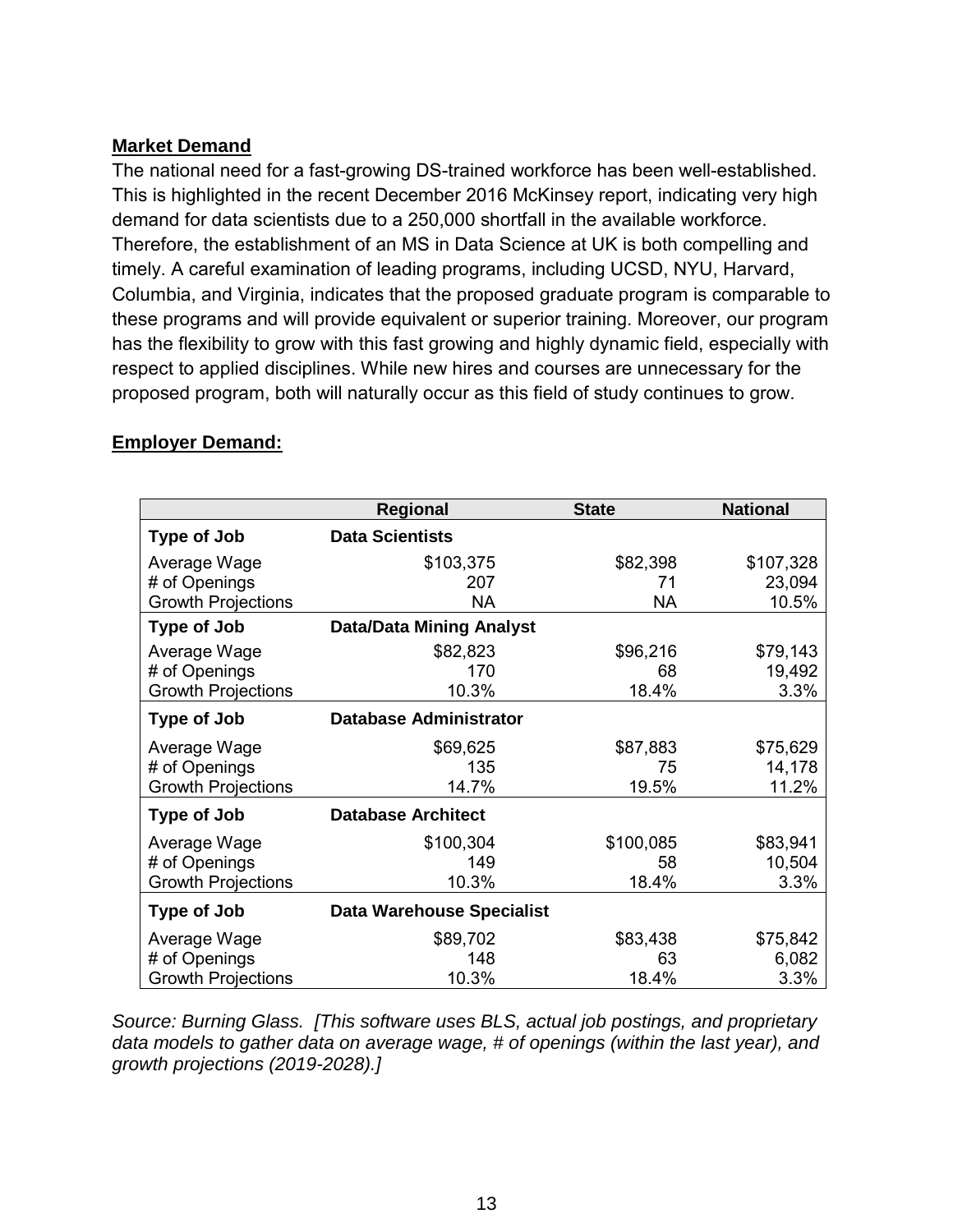## **Academic Demand**

*N/A*

# **Unnecessary Duplication**

There are no similar programs at any Kentucky public institution.

**Cost**

| <b>Projected Revenue over Next Five Years</b>  | \$1,284,000 |
|------------------------------------------------|-------------|
| <b>Projected Expenses over Next Five Years</b> | \$909,000   |

# **Will additional faculty be needed?** No

# **Provide a budgetary rationale for creating this new program**

The national need for a fast-growing DS-trained workforce has been well publicized. This is particularly highlighted in the recent December 2016 McKinsey report, indicating very high demand for data scientists due to a 250,000 shortfall in the available workforce. Therefore, the establishment of the MS in Data Science degree program at UK is both compelling and timely. A careful examination of leading programs, including UCSD, NYU, Harvard, Columbia, and Virginia, indicates that the proposed graduate program is comparable to these programs and will provide equivalent or superior training. Moreover, our program has the flexibility to grow with this rapidly expanding and highly dynamic field, especially with respect to applied disciplines. While no new hires or courses are required for the initiation of the proposed program, both will naturally occur as this field of study continues to grow.

The costs of implementing and running the MS in Data Science can be amply met with new funds generated by the program tuition income.

In addition, there are significant non-financial benefits, as implementing this graduate program will:

- − Address the emerging and critical national need for MS-level experts in Data Science.
- − Promote interdisciplinary research and team science at the University of Kentucky.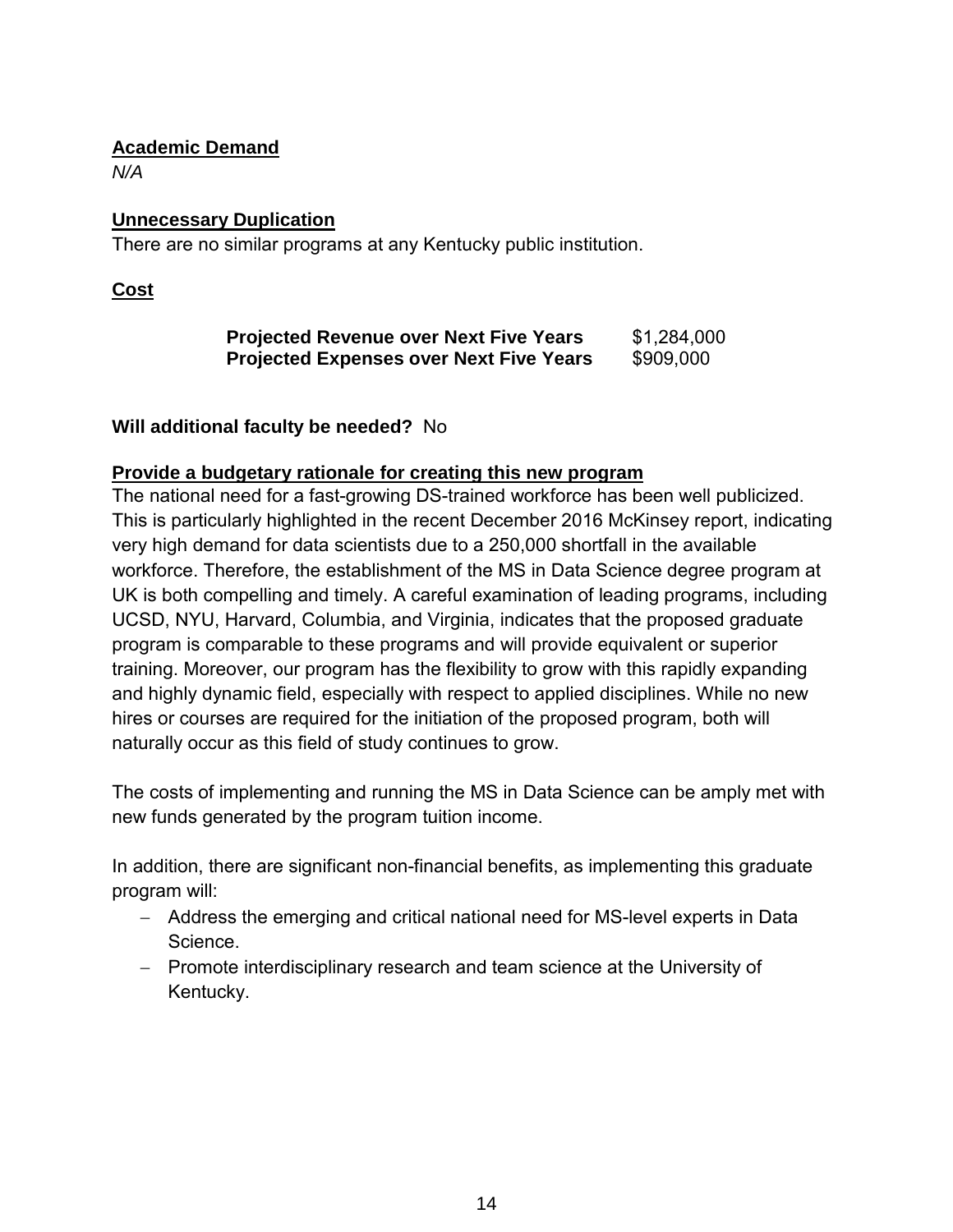**Institution:** Murray State University **Program Name:** Human Services **Degree Designation:** Bachelor of Arts

## **Program Description**

The proposed 120 credit hour bachelor degree in Human Services will be a fully online degree. In addition to the university requirements, the program will require 36 credit hours in Human Services. The proposed program includes a supervised internship experience to apply learned principles and prepare graduates for a career in Human Services. The courses will be offered through a Learning Management System and will include synchronous and asynchronous assignments. The program objectives and curriculum have been developed to meet the Council for Standards in Human Services Education (CSHSE) accreditation standards.

An online undergraduate degree in human services will reach an audience not currently served in western Kentucky. The degree program serves as a bridge for bachelor's degree completion for students at MSU regional campuses, as well as students transferring from the Kentucky Community and Technical College System. The Human Services degree program is also designed to provide a re-entry point for prior noncompleters.

A diverse array of personal life experiences brings students to the helping professions. A major in Human Services prepares graduates for entry-level positions in a wide variety of community services settings. Graduates are equipped to face both the everyday human struggle as well as the complex problems of an increasingly interwoven global society. Graduates gain the following skills necessary to work as a human services professional: professional dispositions of a human services worker, human development and learning theories, human relation skills, leadership and group engagement, ethical decision making, cross cultural engagement, and the basics skills related to program evaluation and advocacy. This program provides a rigorous course sequence aimed at bridging academic content with field-based experiential learning.

**CIP Code:** 44.0000 Human Services, General **Credit Hours:** 120 **Institutional Board Approval Date:** 03/28/2019 **Implementation Date:** 08/20/2019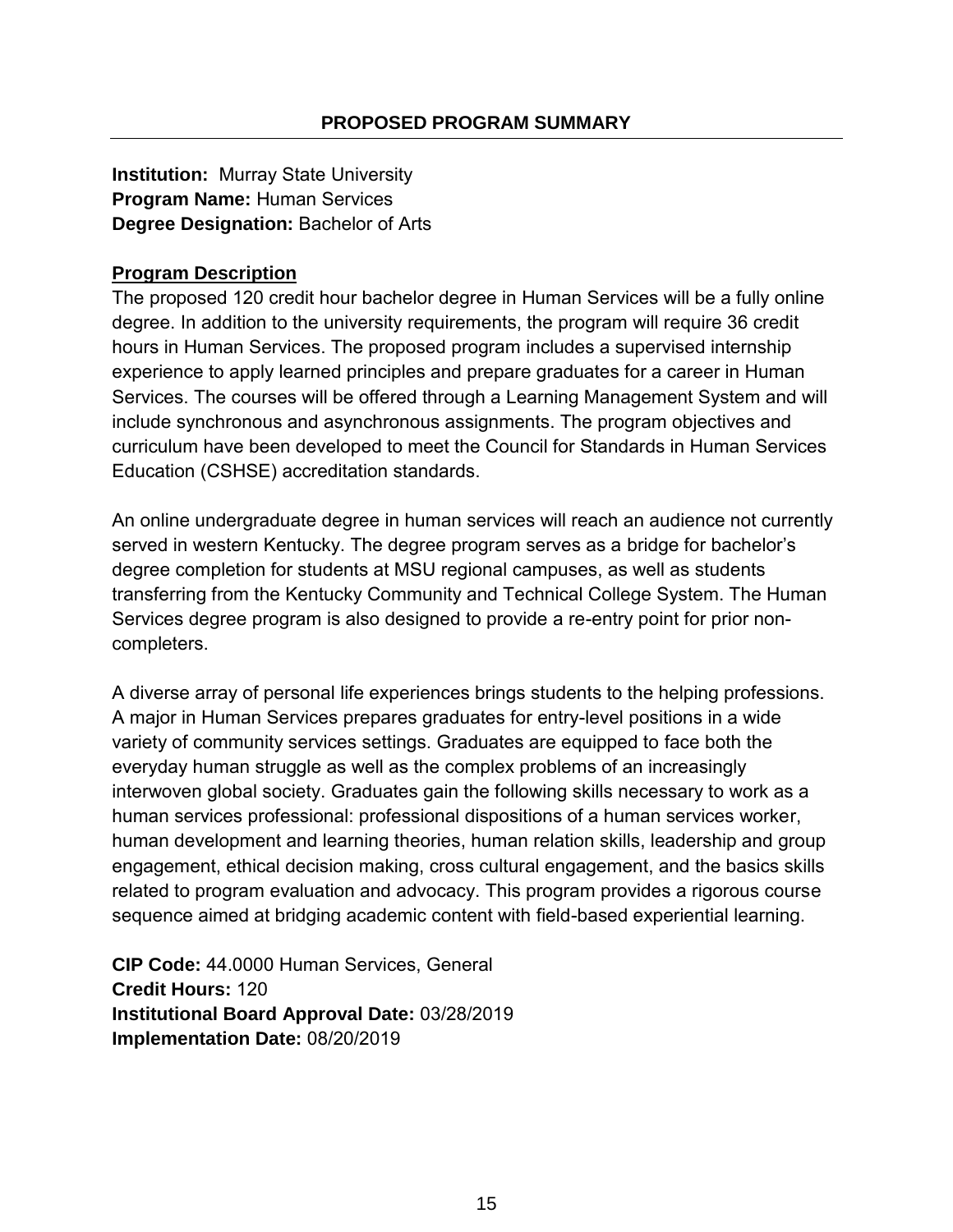## **Student Demand**

| Year 1 | 'ear 2 | ′ear 3 | Year 4 | Year 5 |
|--------|--------|--------|--------|--------|
| 25     |        |        | 80     | חחו    |

#### **Market Demand**

The Baccalaureate in Human Services is a new fully online degree not offered by a public university in Kentucky. The purpose of creating this degree will be a new access point to higher education for those who have previously pursued a degree program, but stopped out. It also serves a bridge toward completion of a bachelor's degree to support those degree seekers who are not positioned to attend a physical location. Currently, The University of the Cumberlands offers an online degree in Human Services. Students seeking a general degree offering in Human Services do not have a public university option. Furthermore, the online degree option will attract students from outside of Kentucky to attend a Kentucky public university.

#### **Employer Demand**

|                           | <b>Regional</b>                                            | <b>State</b> | <b>National</b> |
|---------------------------|------------------------------------------------------------|--------------|-----------------|
| <b>Type of Job</b>        | <b>Community Health Worker</b>                             |              |                 |
| Average Wage              | \$28,060                                                   | \$31,795     | \$38,370        |
| # of Openings             | 110                                                        | 1,000        | 67,800          |
| <b>Growth Projections</b> |                                                            |              | 18%             |
| <b>Type of Job</b>        | <b>Behavior Disorder Counselor</b>                         |              |                 |
| Average Wage              | \$42,190                                                   | \$40,990     | \$43,300        |
| # of Openings             | 220                                                        | 5,000        | 194,200         |
| <b>Growth Projections</b> |                                                            |              | 23%             |
| <b>Type of Job</b>        | <b>Correctional Treatment Specialist</b>                   |              |                 |
| Average Wage              | Data not available                                         | \$39,320     | \$51,410        |
| # of Openings             | 100                                                        | 785          | 96,500          |
| <b>Growth Projections</b> |                                                            |              | 6%              |
| <b>Type of Job</b>        | <b>Human Services Assistant</b>                            |              |                 |
| Average Wage              | \$24,130                                                   | \$27,110     | \$33,120        |
| # of Openings             | 390                                                        | 6,030        | 63,900          |
| <b>Growth Projections</b> |                                                            |              | 16%             |
| <b>Type of Job</b>        | <b>Mental Health Counseling (Path for Graduate School)</b> |              |                 |
| Average Wage              | \$42,190                                                   | \$35,600     | \$43,300        |
| # of Openings             | 220                                                        | 790          | 63,300          |
| <b>Growth Projections</b> |                                                            |              | 23%             |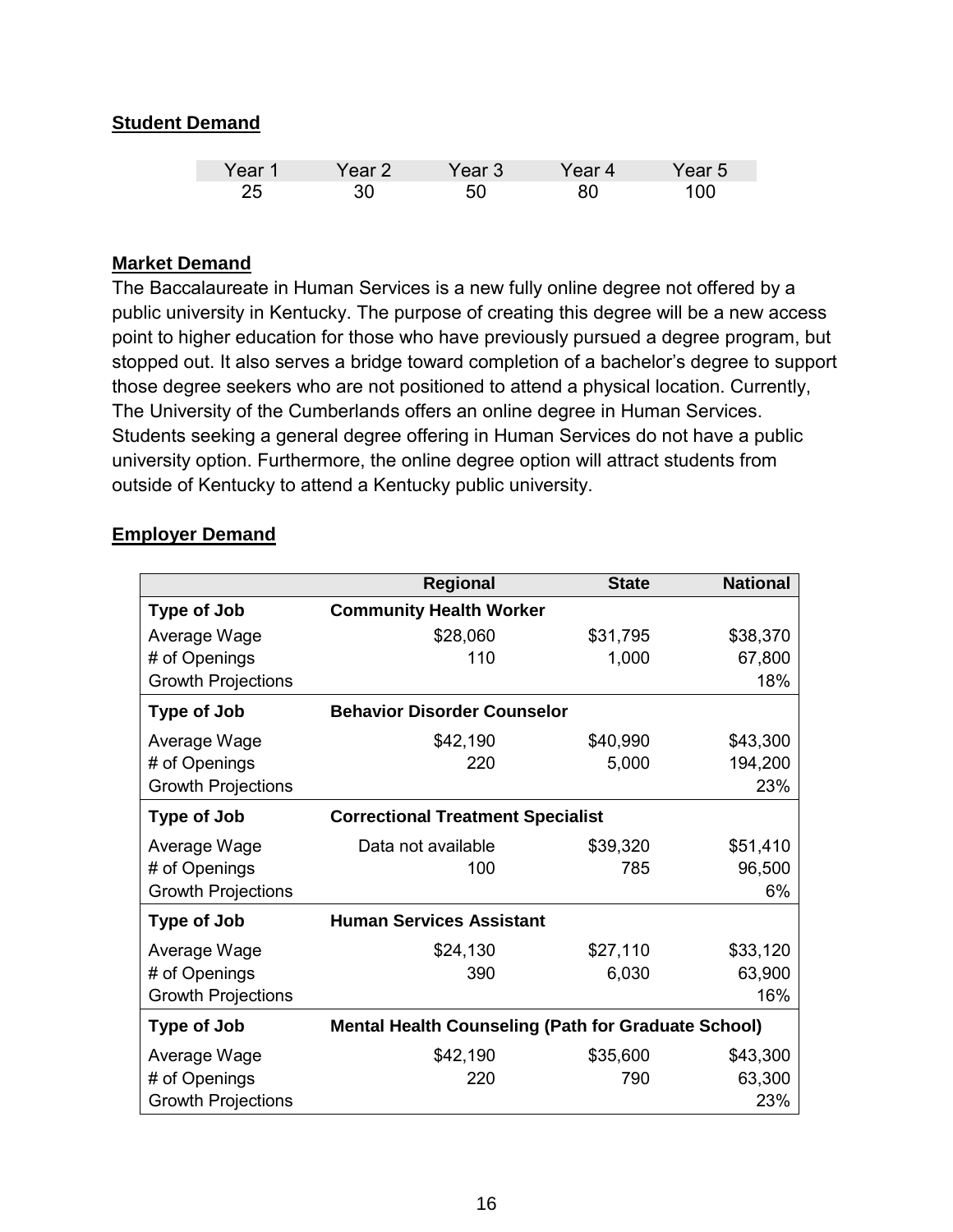|                           | <b>Regional</b>                                    | <b>State</b> | <b>National</b> |
|---------------------------|----------------------------------------------------|--------------|-----------------|
| Type of Job               | <b>School Counselor (Path for Graduate School)</b> |              |                 |
| Average Wage              | \$42,190                                           | \$58,770     | \$55,410        |
| # of Openings             | 220                                                | 3,150        | 36,700          |
| <b>Growth Projections</b> |                                                    |              | 13%             |

*Unless noted, the employer demand data are from the United State Department of Labor, Bureau of Labor Statistics, May 2018 Occupational Employment Statistics.*

*\*Regional demand data from Kentucky Center for Statistics, 2014-2024 West Kentucky Occupational Outlook [\(https://kystats.ky.gov/Content/Reports/2014-](https://kystats.ky.gov/Content/Reports/2014-2024%20West%20Kentucky%20Occupational%20Outlook.pdf) [2024%20West%20Kentucky%20Occupational%20Outlook.pdf\)](https://kystats.ky.gov/Content/Reports/2014-2024%20West%20Kentucky%20Occupational%20Outlook.pdf)*

#### **Academic Demand**

This degree is both a degree that seeks to fit graduates with careers in Kentucky and abroad; however, the Human Services degree will also serve as a bridge to the Graduate program in Clinical Mental Health Counseling, School Counseling, School Psychology, and Social Work.

#### **Unnecessary Duplication**

There are no similar programs at any public institutions in Kentucky.

#### **Cost**

| Projected Revenue over Next Five Years  | \$2,925,000 |
|-----------------------------------------|-------------|
| Projected Expenses over Next Five Years | \$556,573   |

**Will additional faculty be needed?** No

### **Provide a budgetary rationale for creating this new program**

The proposed Human Services program utilizes existing faculty and technology resources to provide an in-demand program to community college students and noncompleters. Faculty from programs with decreasing enrollment will be reassigned partially to the Human Services program, and we will use online course delivery and enhancement technologies that are utilized already at Murray State. The program will be funded through existing salary funds and increased revenue from student tuition. We anticipate that the Human Services program will positively affect enrollment in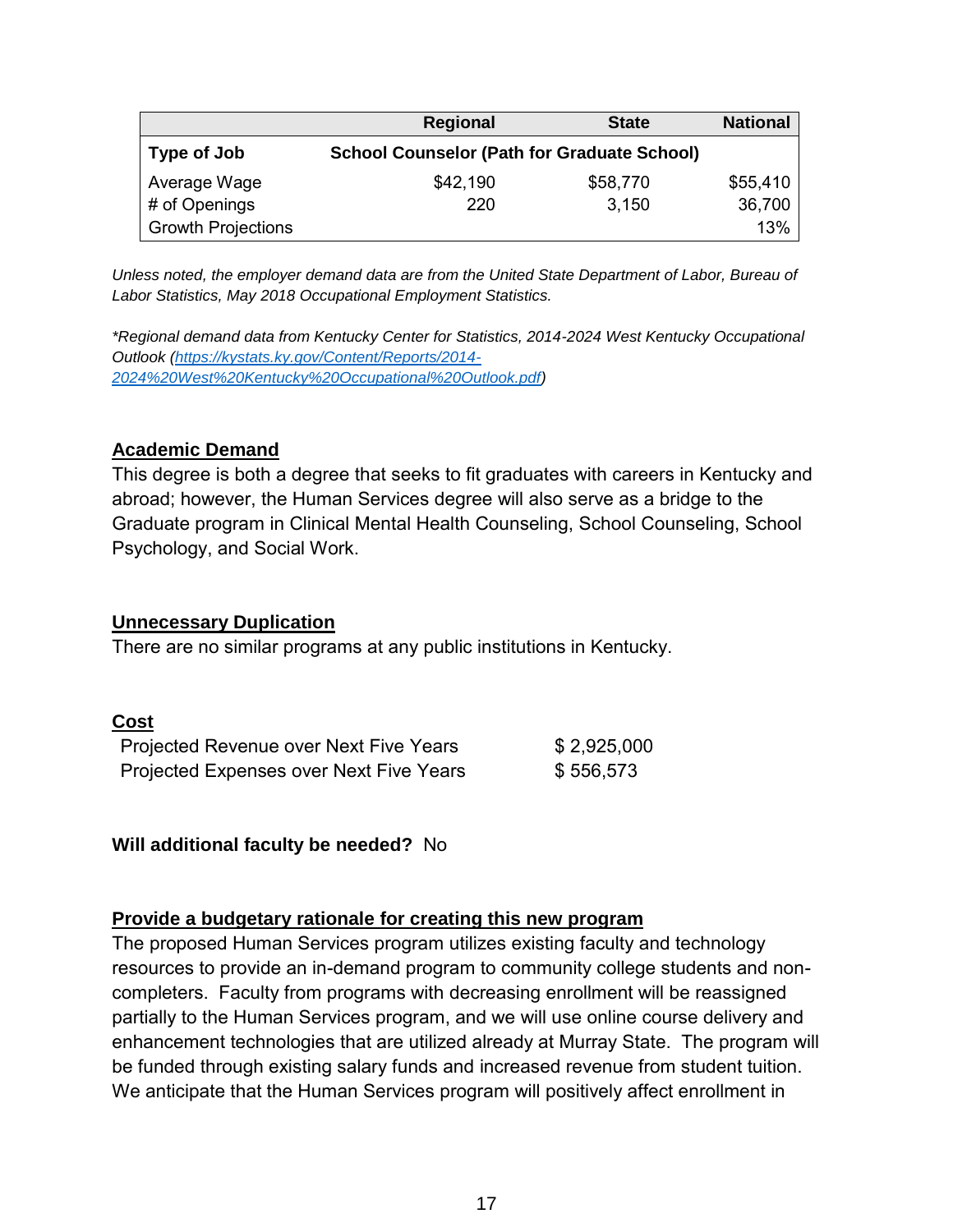graduate programs in Counseling at Murray State. In addition to preparing bachelor's students for immediate work in the region, the Human Services program is designed to prepare students for entry to graduate in Clinical Mental Health Counseling, School Counseling, and School Psychology.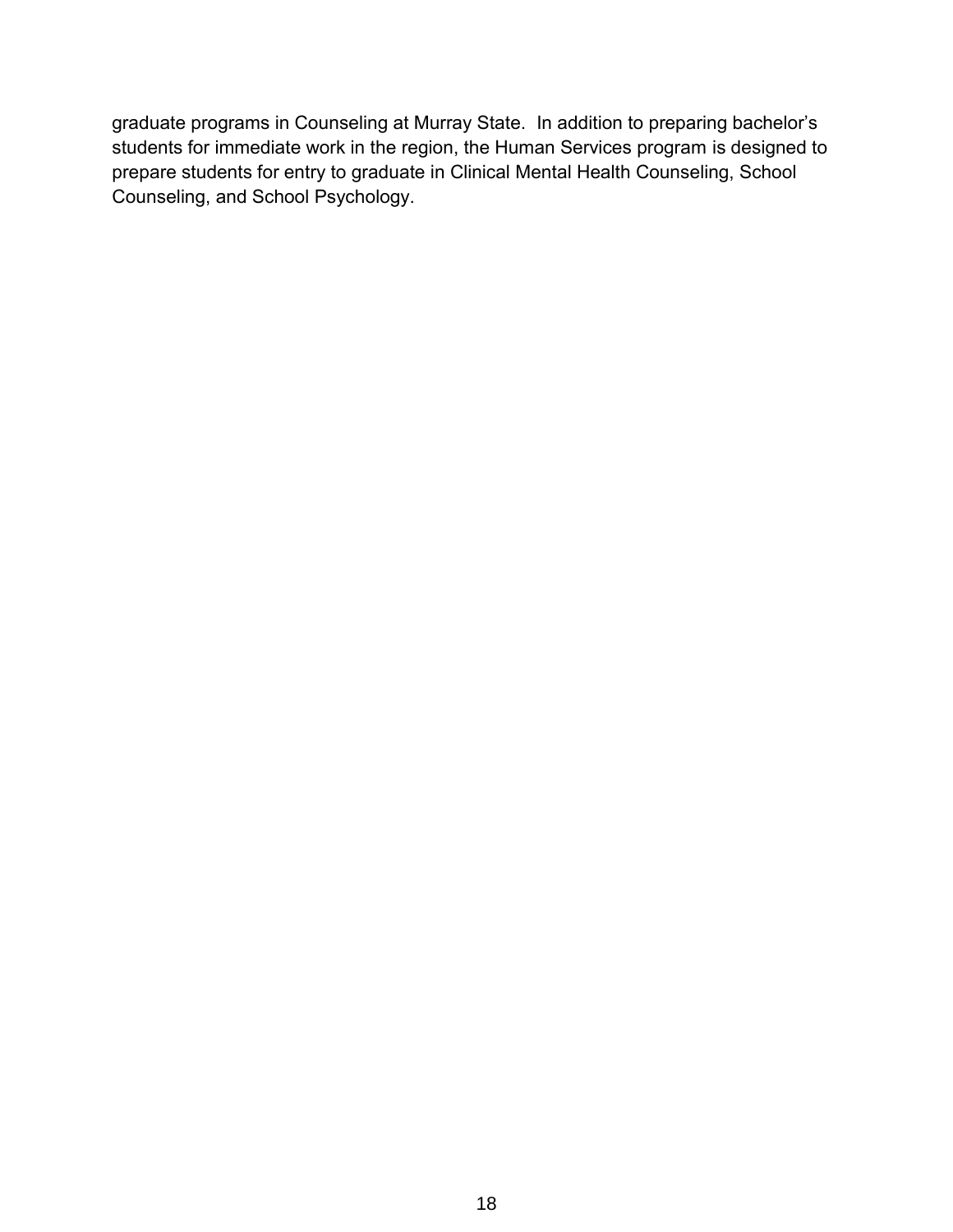**Institution:** Murray State University **Program Name:** Culture and Language Studies **Degree Designation:** Bachelor of Arts

# **Program Description**

The Culture and Language program allows students to become proficient in the oral and written traditions of French, German, and Chinese, while also exploring the cultures of speakers of these languages through courses in multiple subjects. These may include history, art, literature, geography, religion, and archaeology. Culture and Language studies is an interdisciplinary field that investigates the ways in which language and culture combine to define various ways of life. Combining the strengths of various disciplines, culture and language studies draws on methods and theories from literary studies, communications, history, cultural anthropology, and the arts. Students in the Culture and Language Studies program will develop skills to interact internationally with the many cultures around us.

**CIP Code:** 16.0199 **Credit Hours:** 120 **Institutional Board Approval Date:** June 7, 2019 **Implementation Date:** August 1, 2019

# **Student Demand**

| $\sqrt{22r}$ | $-$ | /aar'<br>IJ | <b>Contract Contract Contract Contract</b><br>- 4 | r 5 |
|--------------|-----|-------------|---------------------------------------------------|-----|
|              |     |             |                                                   |     |

### **Market Demand**

- Currently, over 50% of our Global Language majors are double majors, as learning a foreign language works with virtually any degree field of study open to university students.
- Searching job websites on any given day will show a need for bilingual or multilingual speakers in a variety of fields. A bilingual search will find a need for over 125,00 jobs in the United States with French, German and Chinese requiring the need for 5,000-10,000 jobs. (indeed.com, linkedln).
- Career fields such as healthcare, engineers, market research analyst, sales, translators, interpreters, education and manufacturing, tourism, social workers, insurance, property managers, counselors, administrative assistants are but a few examples of the fields looking for employees with bilingual language skills.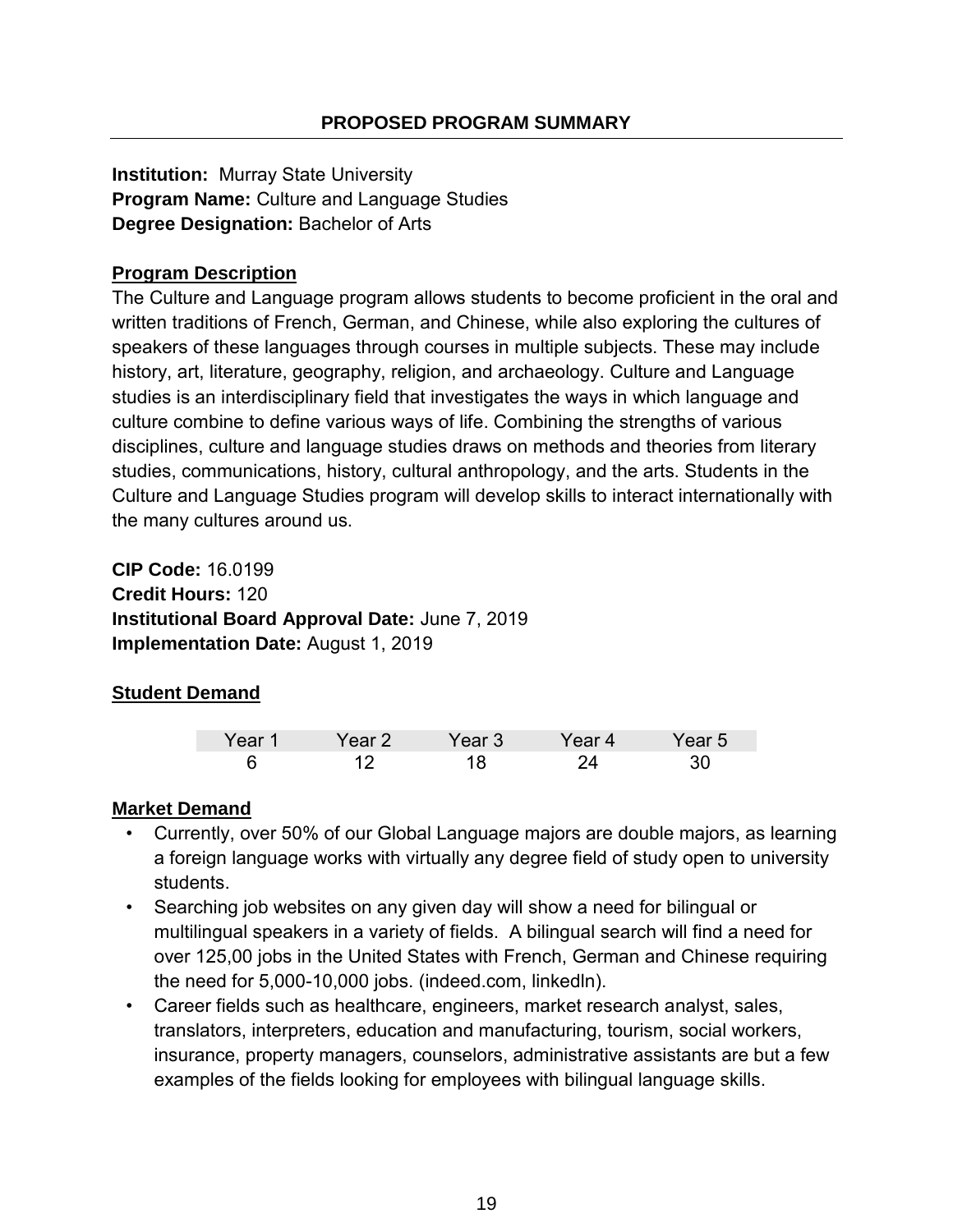- According to the February 19, 2019 report by the Cabinet for Economic Development on Kentucky Facilities with Foreign Ownership. 507 Facilities in Kentucky have foreign ownership with 111,767 Full Time Employees.
- Chinese is one of the top three most spoken languages in the world.
- The list of 10 most spoken languages in the U.S. include Chinese, French and German.
- The six official languages of the United Nations also includes Chinese and French.
- French is on the rise and may exceed other languages as countries in the developing world, particularly those in Africa, grow.
- German is the  $3<sup>rd</sup>$  largest language spoken Europe, is the country that holds the most international trade fairs, is the second largest scientific language, and is one of the world's largest economies.

|                           | <b>Regional</b>                      | <b>State</b> | <b>National</b> |
|---------------------------|--------------------------------------|--------------|-----------------|
| Type of Job               | <b>Translator/Interpreter</b>        |              |                 |
| Average Wage              | Data not available                   | \$53,326     | \$49,930        |
| # of Openings             | ~10                                  | 556/619      | 68,200          |
| <b>Growth Projections</b> |                                      | 1.079%       | 18%             |
| <b>Type of Job</b>        | Foreign Language Teacher K-12 / P2nd |              |                 |
| Average Wage              | Data not available                   | \$51,000     | \$60,000        |
| # of Openings             | ~10                                  | 12,390       | 76,000/27,240   |
| <b>Growth Projections</b> |                                      | 8%           | 2.5%            |
| <b>Type of Job</b>        | <b>Market Research</b>               |              |                 |
| Average Wage              | \$55,950                             | \$53,521     | \$63,120        |
| # of Openings             | 210                                  | 5,159        | 595,400         |
| <b>Growth Projections</b> |                                      |              | 23%             |
| Type of Job               | <b>Engineer</b>                      |              |                 |
| Average Wage              | \$79,190                             | \$79,024     | \$99,310        |
| # of Openings             | 100                                  | 949/1,051    | 131,500         |
| <b>Growth Projections</b> |                                      |              | 9%              |

#### **Employer Demand**

*Unless otherwise noted, the employer demand data are from the United State Department of Labor, Bureau of Labor Statistics, May 2018 Occupational Employment Statistics.*

*\*Regional demand data from Kentucky Center for Statistics, 2014-2024 West Kentucky Occupational Outlook [\(https://kystats.ky.gov/Content/Reports/2014-](https://kystats.ky.gov/Content/Reports/2014-2024%20West%20Kentucky%20Occupational%20Outlook.pdf) [2024%20West%20Kentucky%20Occupational%20Outlook.pdf](https://kystats.ky.gov/Content/Reports/2014-2024%20West%20Kentucky%20Occupational%20Outlook.pdf))*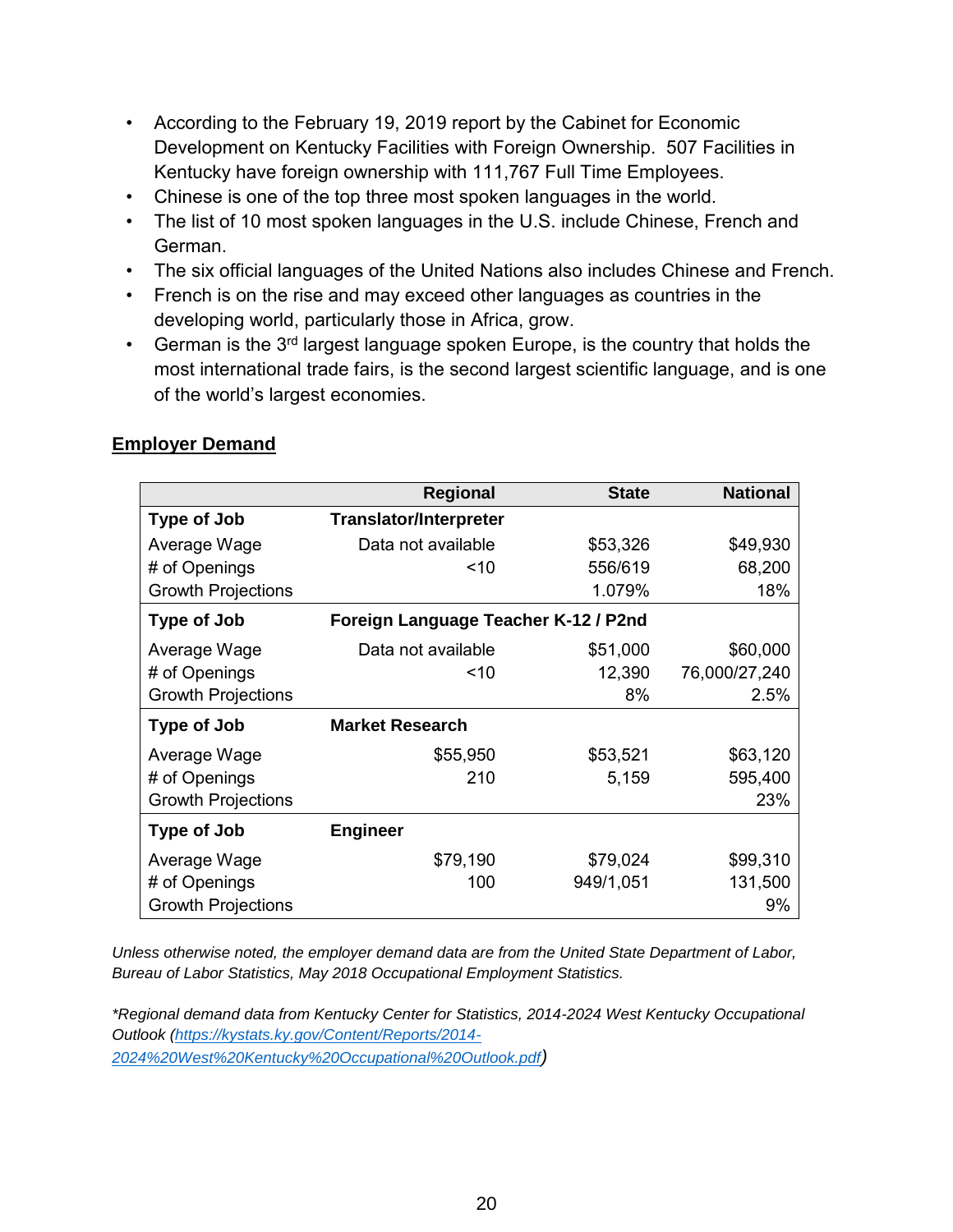### **Academic Demand**

A graduate with a BA degree in Culture and Language Studies may enter the workforce following graduation. However, 50% of our graduates combine language with another field and may be required to pursue a higher level degree to attain their career interests.

#### **Unnecessary Duplication**

#### Similar Program #1: University of Kentucky

#### Comparison of Objectives/Focus/Curriculum to Similar Programs

The primary difference between a BA in Culture and Language Studies and a BA in a Chinese, French or German language degree is the emphasis on culture in addition to languages. By combining both into one degree a student gets a more balanced look at the diverse cultural aspects of varying regional, national, and international communities. Combining the strengths of various disciplines, culture and language studies draws on methods and theories from literary studies, communications, history, cultural anthropology, and the arts. By working across the boundaries among these fields, this program allows for the exploration of different languages and cultures in today's world by understanding their similarities and differences through history. Rather than seeking answers that uselessly categorize whole peoples, cultural studies develops the tools that allows us to interact internationally with the many cultures around us.

### Comparison of Student Populations

Our target population consists of students in our 18-county service region and bordering areas. Many students who want to pursue language studies at Murray State University are also interested in double-majoring in other degree programs at our university. Currently, over 50% of our Global Language majors are double majors, as learning a foreign language works with virtually any degree field of study open to university students.

#### Access to Existing Programs

Many of our target students need to attend a regional university in western Kentucky; they do not have the means to attend the University of Kentucky and/or they may not gain acceptance to University of Kentucky. In addition, we expect many of our prospective students will be interested in pursuing a double major in language and another program offered at Murray State. The new program will continue to serve university majors, minors, certificates and Bachelor of Arts/Science students as a career enhancing skill. This new major allows us to diversify by adding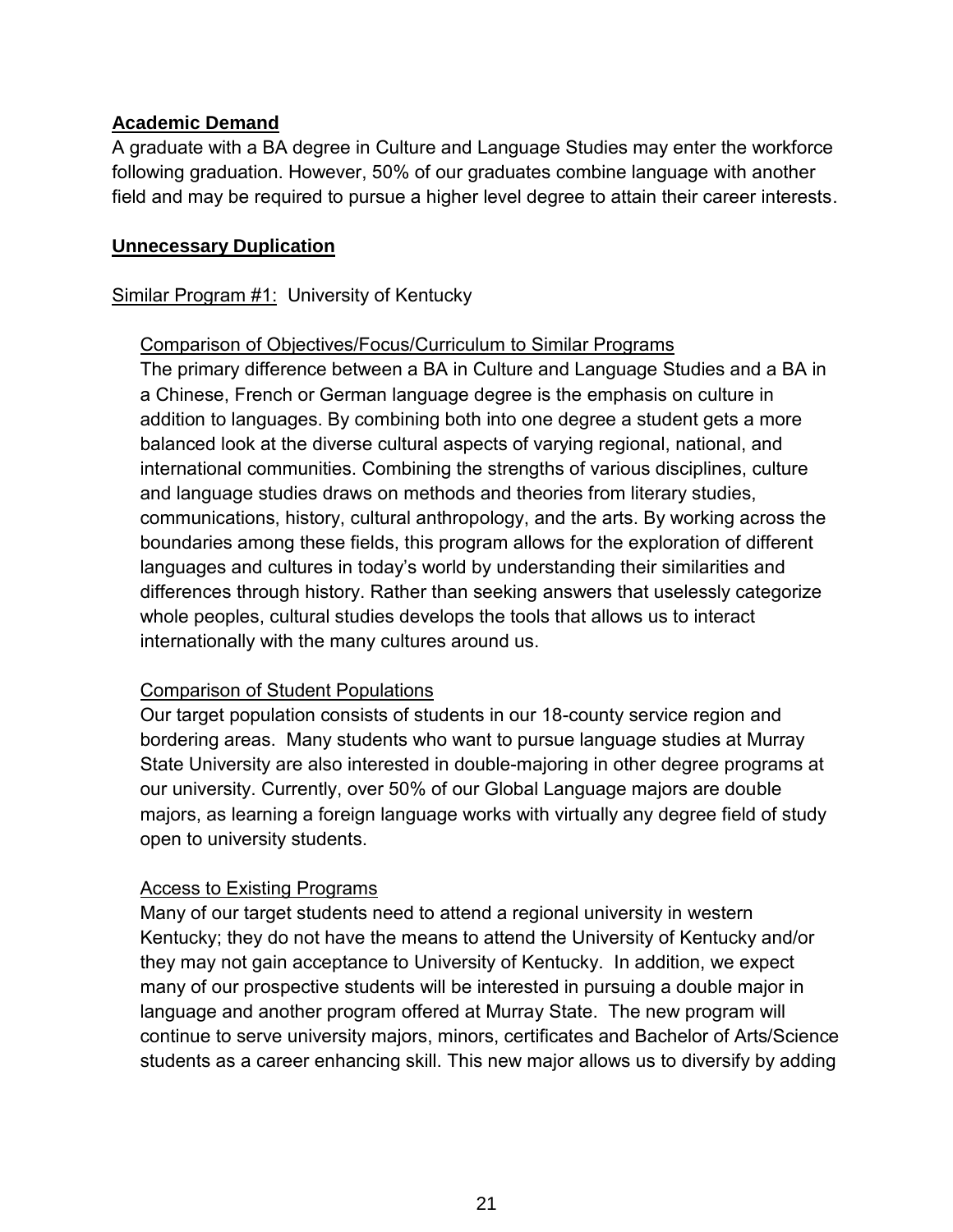Chinese, French and German as language and culture option thus increasing our department's proven success in attracting double majors.

## Feedback from Other Institutions

Per an email exchange between Dr. Brent Menchinger, Chair of Global Languages at MSU and Dr. Jeanmarie Rouhier-Willoughby, Chair of Modern and Classical Languages at UK, the University of Kentucky does not object to MSU's proposed program.

# **Cost**

| Projected Revenue over Next Five Years  | \$3,456,750 |
|-----------------------------------------|-------------|
| Projected Expenses over Next Five Years | \$1,059,645 |

# **Will additional faculty be needed?** No

# **Provide a budgetary rationale for creating this new program**

The proposed program will use existing faculty and facility resources. It will not require additional funding. The Culture and Language Studies program is designed to provide thorough coursework and experience in the language of study, as well as culture studies that enhance the understanding of the language and the societies that speak it. The interdisciplinary nature of the program allows experts in other departments to teach culture courses, and allows our department to focus our faculty resources on language instruction.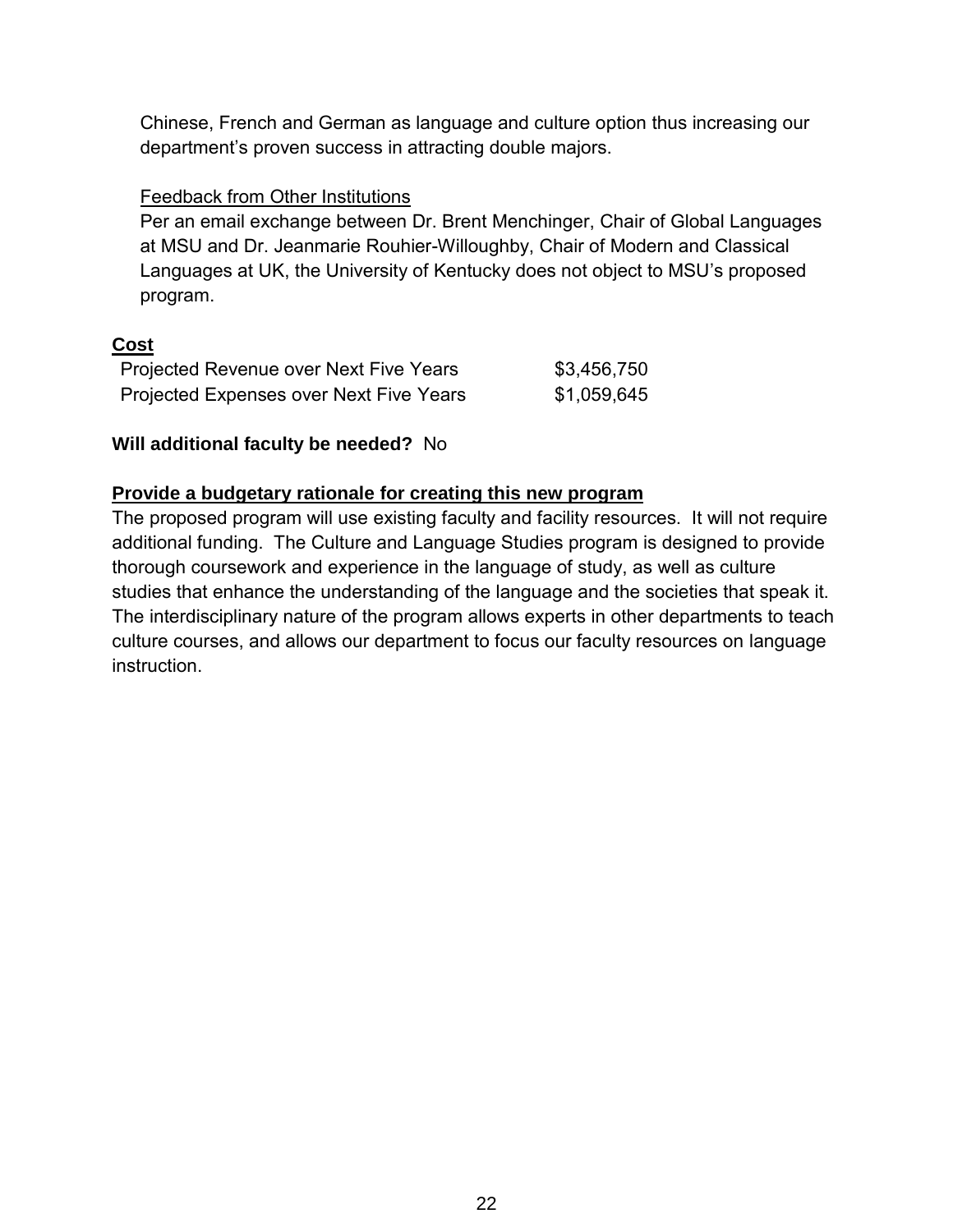**Institution:** Northern Kentucky University **Program Name:** Japanese **Degree Designation:** Bachelor of Arts

# **Program Description**

The Japanese major program at the Northern Kentucky University will offer a wide range of courses on the language, literature, cinema, and culture of Japan. The program will feature Japanese language instruction from beginning to advanced levels. The program will also provide students the opportunity to improve their Japanese skills through the study abroad at NKU's partner universities in Japan. Several upper-level courses will be offered on a rotating basis, including Japanese Composition and Conversation, Business Japanese, Japanese Drama, and Japanese Cultural History. The program will also provide students vocational training including coursework in translation and interpretation in professional settings. Through the Japanese major curriculum, students will not only gain a well- balanced knowledge of Japanese literature and culture, they will also acquire important professional skills utilizing the target language.

**CIP Code:** 16.0302 **Credit Hours:** 121 **Institutional Board Approval Date:** 5/8/19 **Implementation Date:** 8/1/19

# **Student Demand**

These are the number of majors we project having based on the major to minor ratios in our existing language programs in French, German and Spanish and a growth rate of approximately 10% each year. In both instances –number of majors and growth rate we have been conservative in our estimates. For example, we project that 35% of our current Japanese minors will declare the major. In our existing major/minor language programs, the percentages are higher.

| Year 1 | ∩ar 2 | Year 3 | 'ear 4 | Year 5 |
|--------|-------|--------|--------|--------|
| つに     |       |        |        |        |

# **Market Demand**

Currently, NKU has a Japanese Language and Culture minor which consists of 21 credits. Most courses in the Japanese minor are language and culture courses. This program will enhance the Japanese minor. Not only will the new courses that have been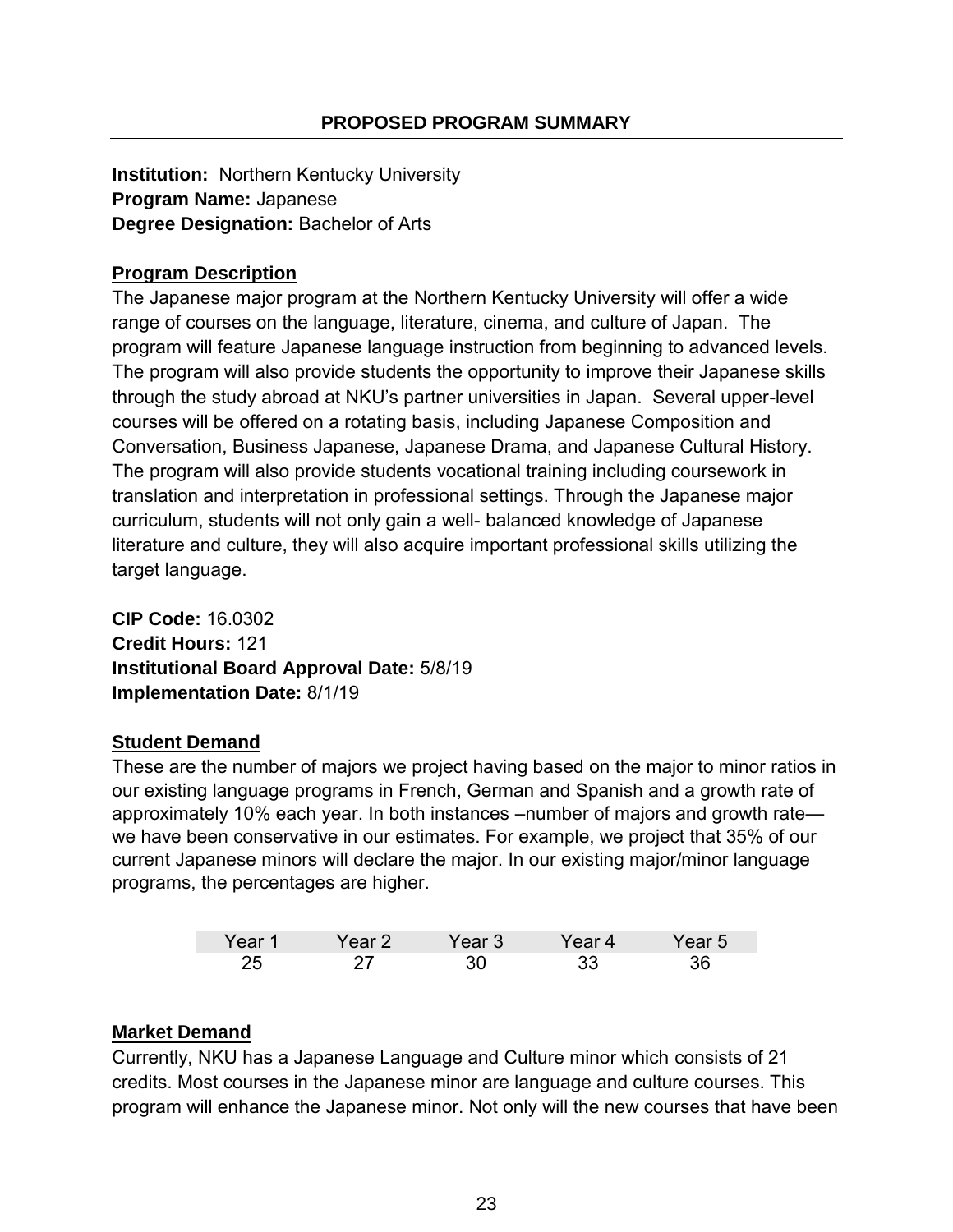developed as part of work on the major proposal expand the course offerings in the minor, the minor will also be modified to include more required coursework in Japanese. In this sense, the Japanese minor will end up looking more like our minor programs in French, German and Spanish. All of those minors required that students take seven courses in the language. Currently, the Japanese Language and Culture minor requires students to take five courses in Japanese, plus two electives in other disciplines. The Japanese major will add more courses on Japanese literature and film. These additional courses will not only expand their knowledge of Japan and its history and culture, it will also give them more exposure to reading, writing, listening and speaking in the language.

#### **Employer Demand**

Many of our jobs are international for Japanese Translators or Teachers of English to Japanese in the JET program, and do not fit into the table below. We have highlighted the employer demand opportunities in the information below.

Language majors, Japanese and otherwise, can work in Government, Social Service, Education, Scientific Fields, Business, Communications, Tourism and others. The Japanese minor is extremely popular with students majoring in programs in the College of Informatics (Computer Science, Electronic Media Broadcasting and Media Informatics specifically), as well as with students in the International Studies, Studio Arts, World Cultures and Theatre majors that are housed in the College of Arts & Sciences. From these examples, it can be seen that Japanese has a broad appeal for students in a range of disciplines. Our Japanese minors have gone on to teach English in Japan through the JET (Japanese English Teachers) Program. (Average salary: \$30K-40K plus health insurance). We have had one of our Japanese minors obtain a job working for the City of Osaka in Japan, another was employed by Rakuten Co. in Tokyo (average salary: \$60K to \$65K), and another by Altica Central in Japan (average salary \$30K-40K). There are also many Japanese manufacturing companies located in the Northern Kentucky and the broader tri-state region that offer various positions for English-Japanese bilinguals. For example: CSI Group in Lexington (IT specialist with Japanese skills 70K-80K); Toyota Boshoku in Erlanger (Purchasing Executive Assistant with Japanese skills \$50K -60K); TOP Group in Berea (Japanese translator \$45K). On the national level, Honda Kaihatsu America, Inc.—the interpreting company affiliated with Honda— provides interpreter positions for their offices and plants across the country. Numerous other jobs in the US that require Japanese skills can be found at job search websites such as indeed.com and LinkedIn. Finally, our graduates have gone on to pursue graduate degrees at the University of Cincinnati, the University of Chicago, and Capella University.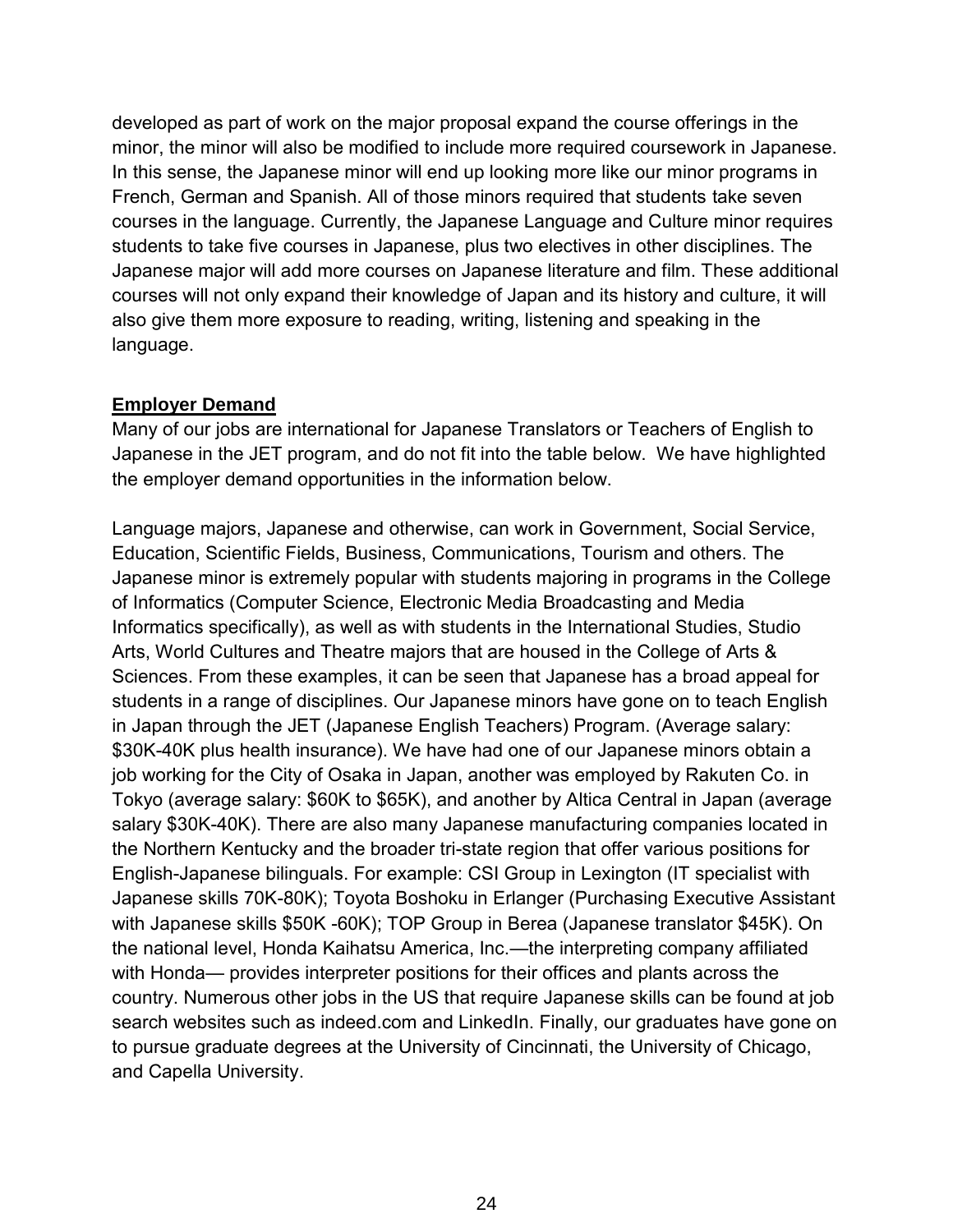# **Academic Demand**

According to the survey done by the Japan Foundation in 2012, there are 4,270 teachers teaching the Japanese language to 155,939 students at 1,449 different institutions, an increase of 10.4% in the number of students since the 2009 survey. The popularity of Japanese language study in the world is consistent in the past 20 years, which is evident in the Japan Times article "More People Studying Japanese." [https://www.japantimes.co.jp/opinion/2013/07/13/editorials/more-people-studying](https://www.japantimes.co.jp/opinion/2013/07/13/editorials/more-people-studying-japanese/#.W_MejZM3nxQ)[japanese/#.W\\_MejZM3nxQ.](https://www.japantimes.co.jp/opinion/2013/07/13/editorials/more-people-studying-japanese/#.W_MejZM3nxQ) The article states that "Around the world, the number of institutions outside of Japan teaching Japanese rose by 7.5 percent and the number of Japanese teachers abroad increased by 28 percent."

Additionally, Japanese is a growth area in the World Languages and Literatures Department and based on informal surveys and conversations we have had with students in the Japanese minor, we have determined that there is high interest among students to have a major program in Japanese at NKU. Currently, the NKU Japanese program is only offering courses focused on language and cultural topics. The creation of a Japanese major will allow us to expand the curriculum in Japanese to include courses in Japanese literature, film and translation.

### **Unnecessary Duplication**

### **Similar Program #1:** Murray State University

**Comparison of Objectives/Focus/Curriculum to Similar Programs**: Three of the core/required courses for the proposed Japanese major at Northern Kentucky University are similar to the core of the Japanese track of the Global Language major at Murray State: JPN 201: Intermediate Japanese I, JPN 202: Intermediate Japanese II and JPN 301 (or 302): Composition and Conversation I (or II—at NKU, this is a one semester course: JPN 304: Japanese Composition and Conversation).

Unlike the rest of the core/required courses in the Japanese major track at Murray, at NKU, this part of the proposed Japanese major core is focused on three distinct areas at the 400-level of study: linguistics, culture and literature, as follows: a linguistics-focused course (JPN 401: Japanese Phonetics and Pronunciation or JPN 402: Advanced Grammar & Syntax), an advanced culture topic course (JPN 480: Studies in Japanese Culture), and an advanced literature topic course (JPN 481: Studies in Japanese literature).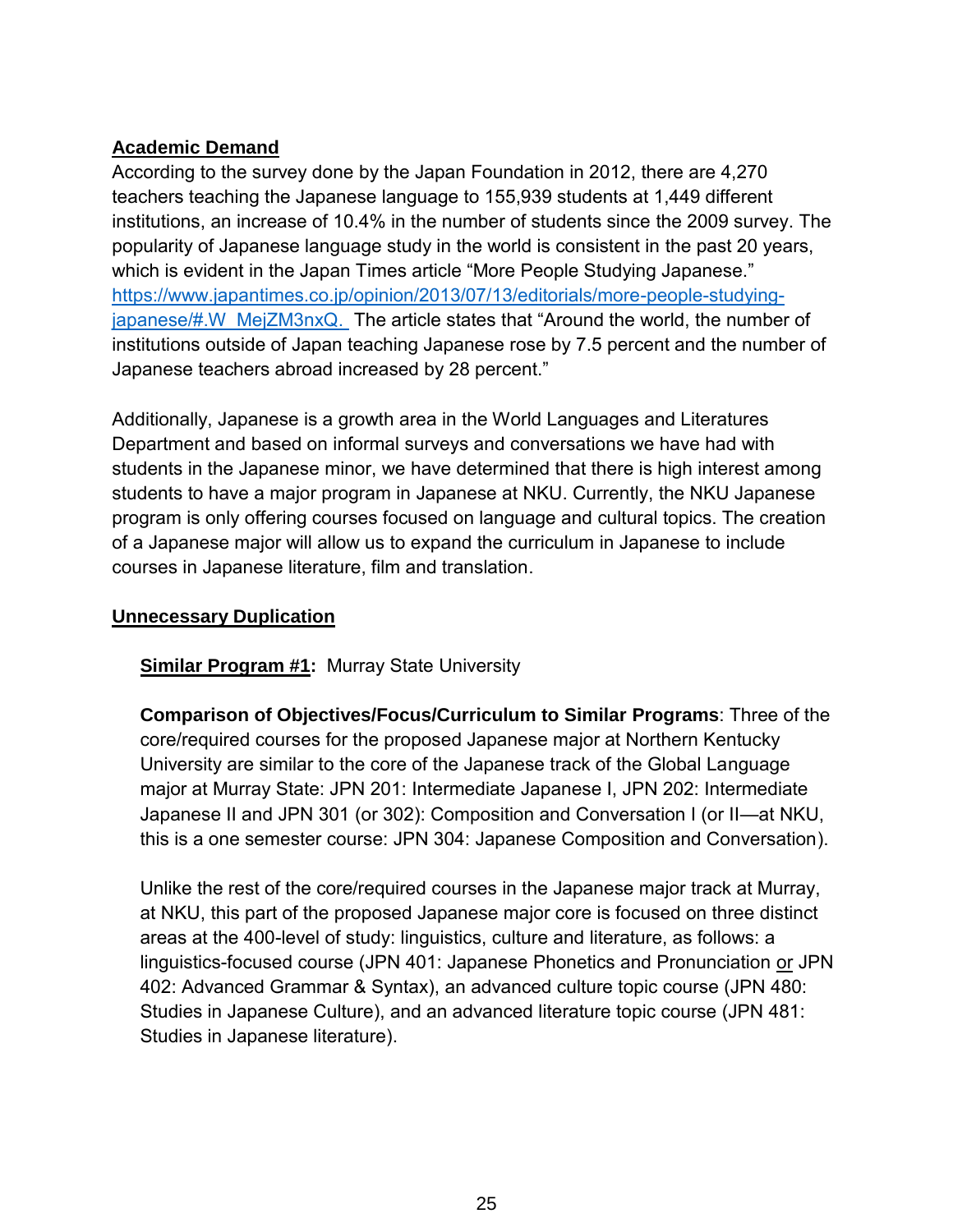The majors at both institutions require a 3 credit interdisciplinary course (at Murray this is called "Required Supporting Course") in English in another discipline. At Murray, the options are limited to four courses in three disciplines: Art, History and Political Science. At NKU, the options are more extensive and include courses those three disciplines, as well as Anthropology (e.g. Peoples of East and Southeast Asia), Cinema (e.g. Survey of World Cinema), Geography (e.g. Geography of Asia), Popular Culture (e.g. Japanese Popular Culture), and Philosophy (e.g. Eastern Philosophy.

The rest of the Japanese major track at Murray consists of electives (divided into two categories: Limited and Approved), whereas the remainder of the proposed Japanese major at NKU is more focused. In the NKU Japanese major, students must take two courses/6 hours of culture study courses and two courses/6 hours of literary study courses. In both categories, there are more focused course topic options than in the Japanese major track at Murray. Examples from the Culture Study category include: JPN 307: Introduction to Japanese Translation, JPN 325: Japanese Myth and Folklore and JPN 340: Business Japanese. Examples from the literary studies category include: JPN 320: Survey of Japanese Literature, JPN 322: Japanese Drama and JPN 323: Japanese Prose Fiction. In this sense, the Japanese major at NKU offers a wider variety of courses and courses with more focused topics.

**Comparison of Student Populations:** Murray State University, the only other regional comprehensive university in Kentucky with a Japanese major, had 83 students enrolled in Japanese courses at the beginning of fall 2018—only slightly more than half of NKU's enrollments in Japanese courses.

**Access to Existing Programs:** MSU is 5 hours from Northern Kentucky in the western part of the state. At the beginning of fall 2018 semester, NKU and University of Cincinnati had similar student enrollments in Japanese courses even though the size of UC is three times larger than that of NKU (UC students: 43,691 [total], 100 enrolled in Japanese; NKU students: 15,738 [total], 145 enrolled in Japanese).

**Feedback from Other Institutions:** We contacted the chair of the Modern and Classical Languages, Literatures and Cultures Department of University of Kentucky and the chair of the Global Languages and Theatre Arts Department of Murray State University. From the answers obtained from UK and MSU, we learned that it is important to maintain high quality teaching, to provide frequent advising to students, to organize language related events, to do outreach the local communities, utilize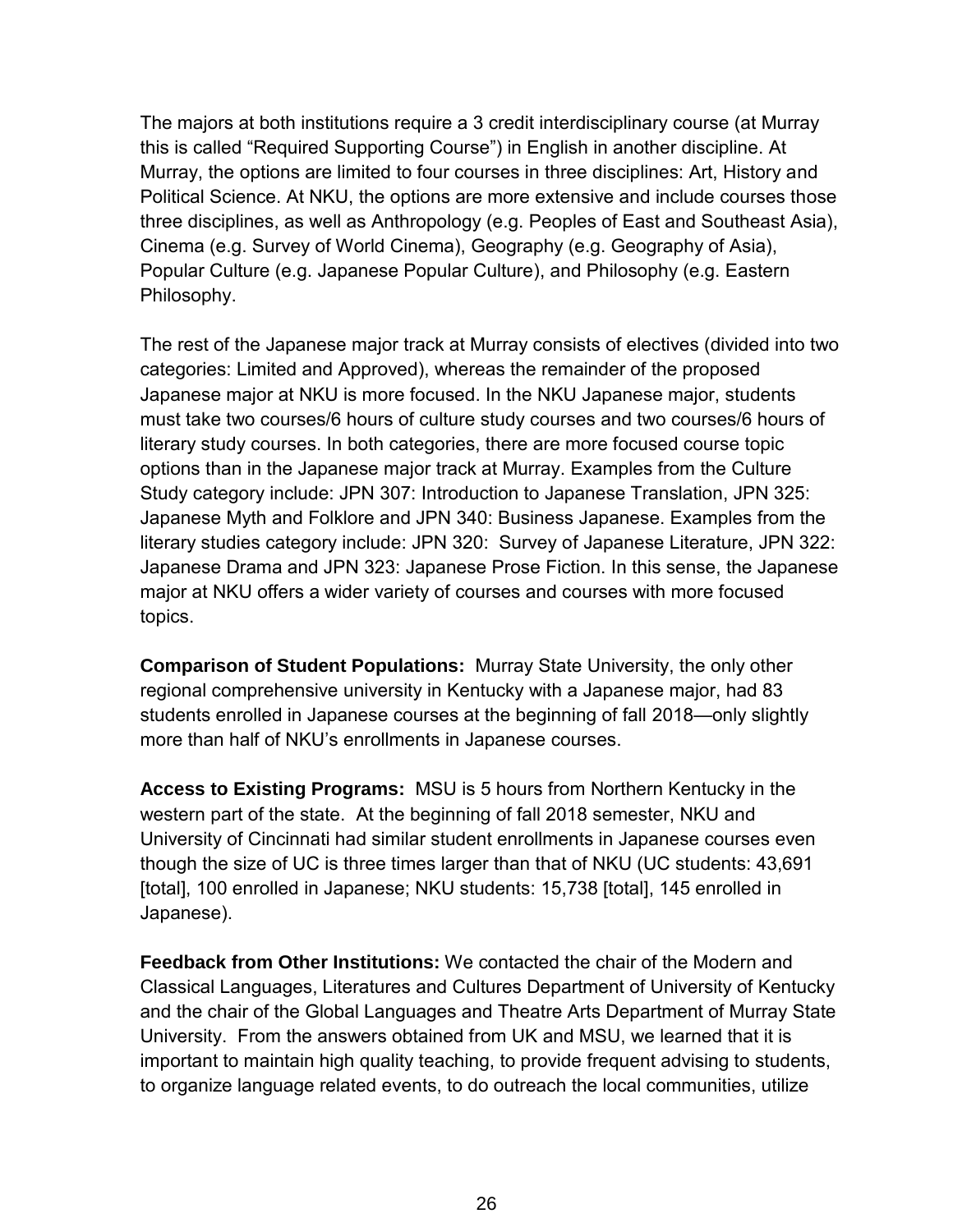university websites and social medias, and to collaborate with other offices and departments to promote a Japanese major.

# **Similar Program #2:** University of Kentucky

**Comparison of Objectives/Focus/Curriculum to Similar Programs**: The proposed Japanese major at NKU is distinct from the Japanese Studies major at University of Kentucky because it requires more coursework in Japanese. The Common Core of the Japanese Studies major at UK consists of 4 courses/12 hours that include options of courses in Anthropology and History that are taught in English. The core of the proposed Japanese major at NKU will be 6 courses/18 hours, all of which are in Japanese. The remaining 6 courses/18 hours of our proposed Japanese major are all courses in Japanese except for a Japan/Asiarelated interdisciplinary course in another department. At UK, the Japanese Studies Major electives are 4 courses/12 hours, with many options to take courses in English in other departments. So, overall, a distinctive feature of NKU's proposed Japanese major is more required coursework in Japanese.

**Comparison of Student Populations:** UK is a large R1 university with a student population that over two times larger than that of NKU. Over 80% of the current Japanese minors at NKU are from within a 50 mile or less radius of the university, with the majority of them being from a 25 mile or less radius. In other words, NKU is smaller and serves a more local population than UK.

**Access to Existing Programs:** MSU is 5 hours from Northern Kentucky in the western part of the state. At the beginning of fall 2018 semester, NKU and University of Cincinnati had similar student enrollments in Japanese courses even though the size of UC is three times larger than that of NKU (UC students: 43,691 [total], 100 enrolled in Japanese; NKU students: 15,738 [total], 145 enrolled in Japanese).

**Feedback from Other Institutions:** We contacted the chair of the Modern and Classical Languages, Literatures and Cultures Department of University of Kentucky and the chair of the Global Languages and Theatre Arts Department of Murray State University. From the answers obtained from UK and MSU, we learned that it is important to maintain high quality teaching, to provide frequent advising to students, to organize language related events, to do outreach the local communities, utilize university websites and social medias, and to collaborate with other offices and departments to promote a Japanese major.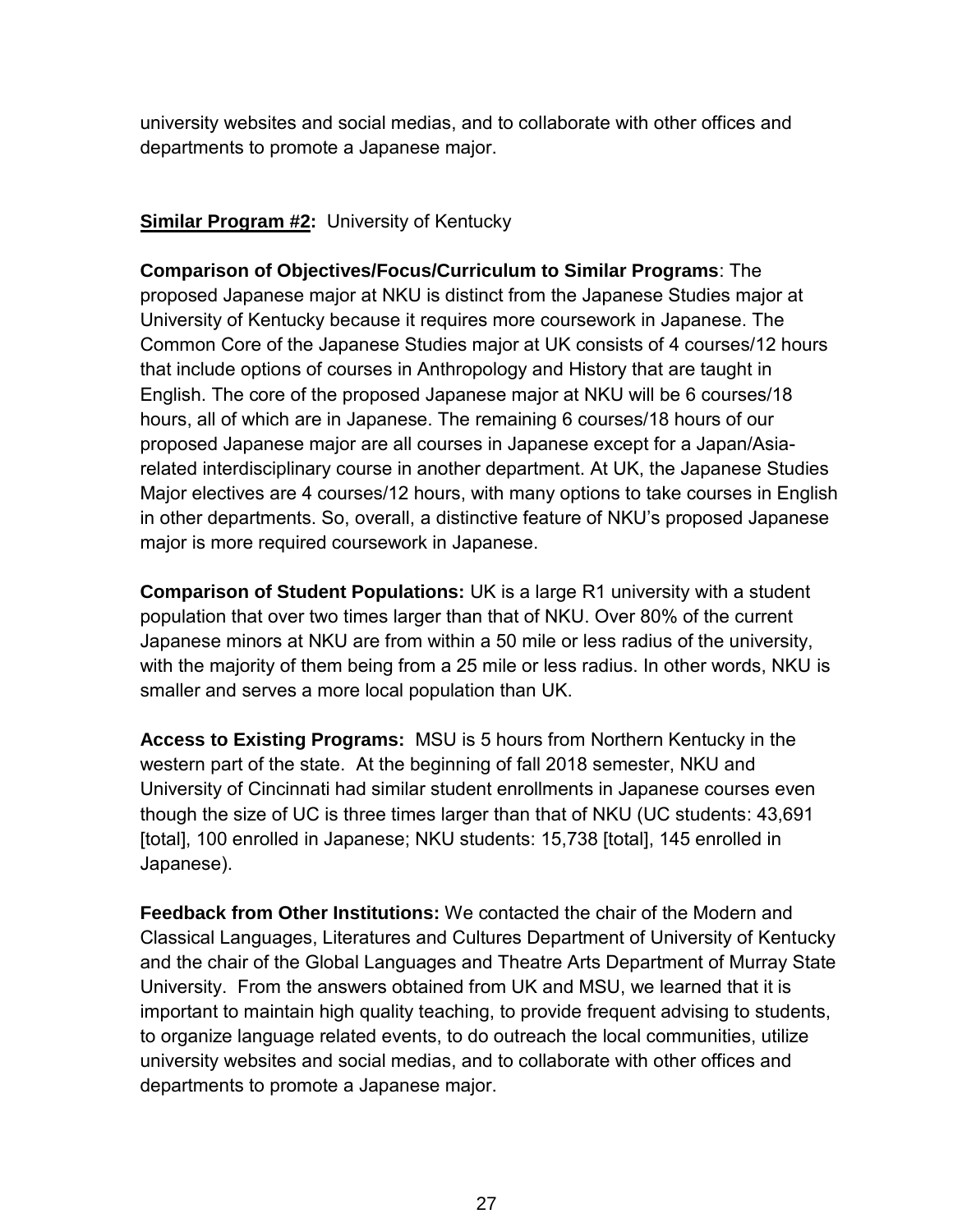# **Cost**

| Projected Revenue over Next Five Years  | \$627,520.00 |
|-----------------------------------------|--------------|
| Projected Expenses over Next Five Years | \$439,522.85 |

**Will additional faculty be needed?** Yes, the Japanese program currently has one fulltime and two part-time instructors. We have requested a second full-time position that has been tentatively approved for doing a search for an NTTR/non-tenure track renewable lecturer in AY 2019-2020 that would lead to having a second FT faculty member in

Japanese starting in AY 2020-2021. Enrollment growth and tuition revenue will pay for the additional cost.

### **Provide a budgetary rationale for creating this new program**

The new program will utilize existing resources and will provide an opportunity to pursue a Bachelor Degree to those students currently enrolled in our Japanese Minor. In student and employer demand above, it shows the increased interest in a Japanese major and as stated previously under Academic Demand, "the number of institutions outside of Japan teaching Japanese rose by 7.5 percent and the number of Japanese teachers abroad increased by 28 percent."

Any increase in investment from the state due to the program will be offset by the tuition earned from the new students enrolled to this program.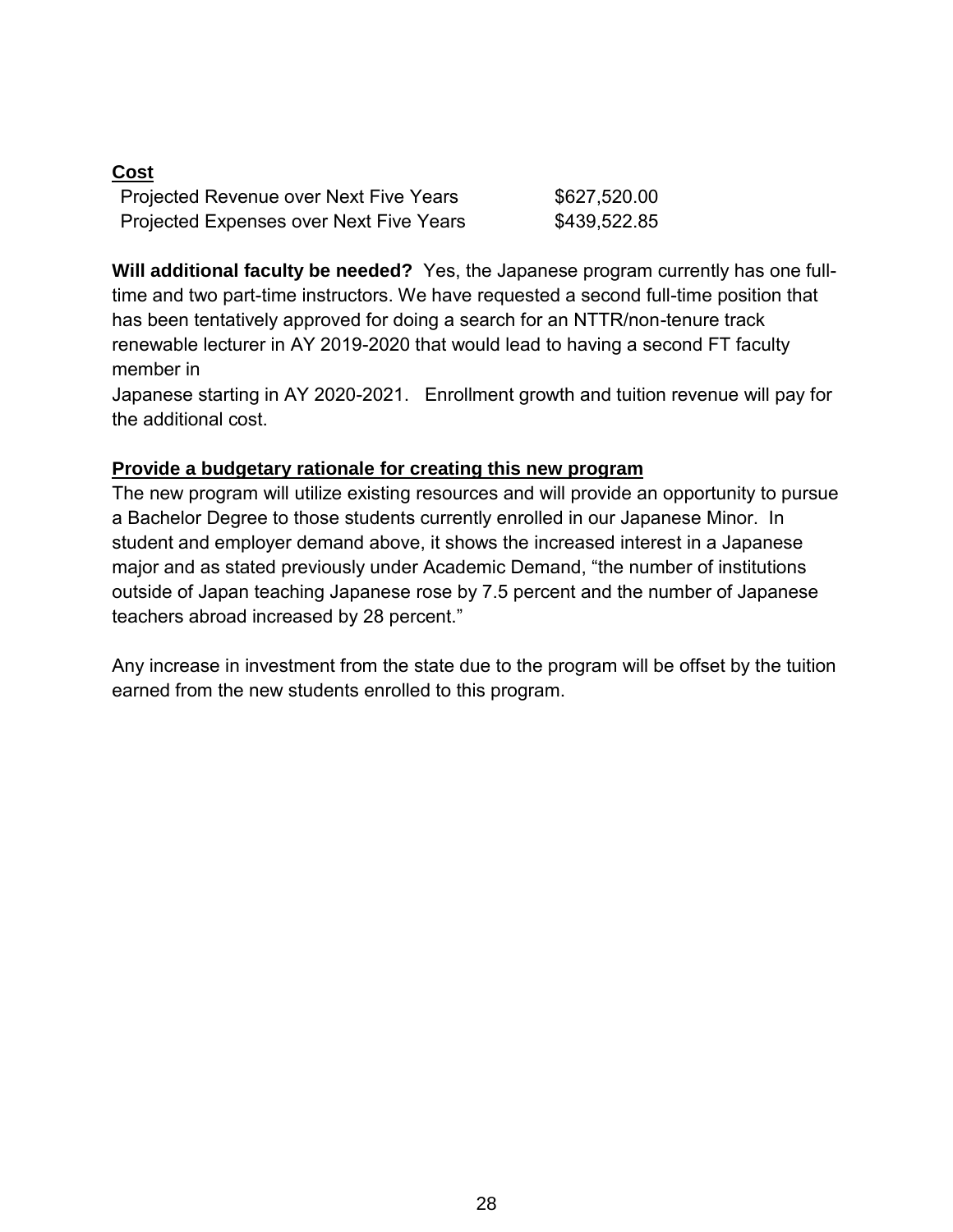#### **TITLE:** Midterm Review of 2016-21 Statewide Strategic Agenda

**RECOMMENDATION:** Staff recommends that the Academic & Strategic Initiatives Committee accept the proposed revisions to the 2016-21 Statewide Strategic Agenda, and recommend approval to the full Council at its June 28, 2019 meeting.

### **BACKGROUND**

Per KRS 164.0203, the Council on Postsecondary Education is charged with developing a strategic agenda to further the goals set by the General Assembly and help guide the work of the Council and Kentucky's colleges and universities. The current agenda was adopted by the Council in June 2016 and will run through June 2021.

At the time of adoption, the Council advised staff that a mid-term review in 2019 would be required to adjust the agenda's objectives, strategies and metrics as necessary. In the spring of 2019, the Strategic Agenda Mid-Term Review Committee was formed and comprised of CPE staff, a representative from all the public universities, KCTCS, and the CPE chair. The group met several times to review the agenda and accompanying performance indicators, and have made the following recommendations for changes.

### **PROPOSED CHANGES**

Strategic Agenda Objectives and Strategies: The committee reviewed the agenda's policy priority framework, 11 key objectives, and various strategies supporting the implementation of the work. The group supported maintaining the current focus on "Opportunity," "Success," and "Impact" as the key policy areas of focus that define the structure of the agenda. Further, the group agreed that the majority of objectives and supporting strategies in the agenda should remain without change. However, the group does recommend the removal of Objective 4 and its supporting strategies which address the role of Kentucky's adult education program. Kentucky Adult Education (KYAE) was reorganized out of the CPE in late 2018 and is now within the Education and Workforce Development Cabinet. The Council no longer has oversight responsibilities for KYAE, and consequently cannot directly influence the strategic direction or performance of this work.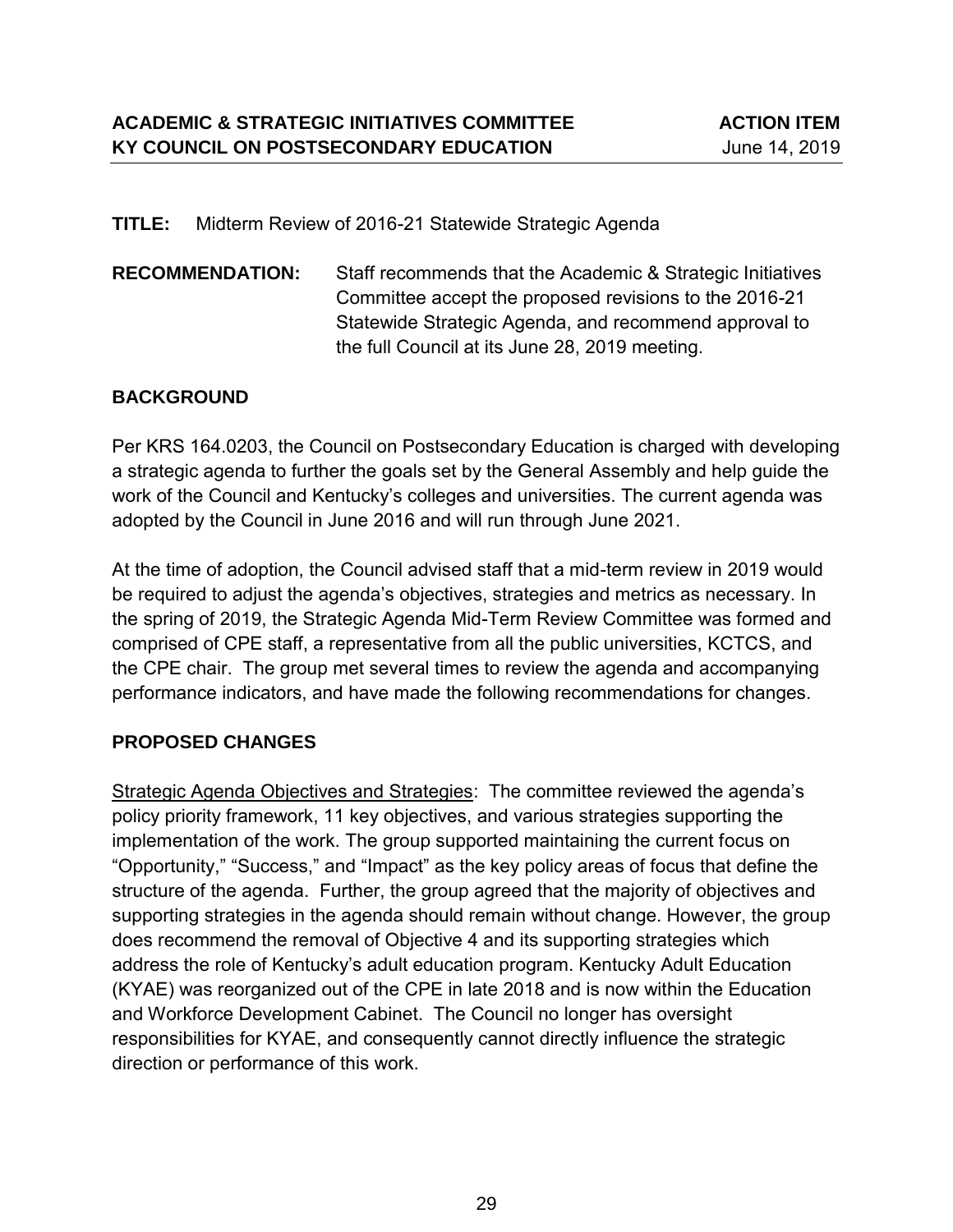Strategic Agenda Metrics: The agenda includes a number of key performance indicators that measure both institutional and state-level performance in priority areas. The group spent the majority of their time reviewing each of the metrics in detail to determine whether they are measuring performance effectively and whether methods of calculation need to be adjusted to better assess the performance of the system. It was the consensus of the committee to recommend the following mid-term adjustments to the strategic agenda metrics:

- **Average Credit Hours**: The committee recommended maintaining the metric, but changing the calculation to measure the median number of credit hours at graduation rather than the average number of credit hours. Students who transfer in with large numbers of credits or students in majors that require a higher number of courses due to accreditation standards often skew the average on this metric. The group felt the median rather than the average would provide a more realistic view of credits to degree at their respective institutions.
- **Enrollment**: The current strategic agenda accountability system does not include "enrollment" as a Key Performance Indicator. Because this is a key measure of institutional health and because enrollment is considered in the diversity planning process, the group recommends including it as a measure in the statewide agenda. The enrollment calculation should include credential-seeking students only, and a FTE (full-time equivalency) calculation would not be used. The group recommended dual credit students be counted in a separate calculation.
- **Adult Learners**: Given the growing importance in enrolling and graduating more adult students to achieve of Kentucky's 60x30 educational attainment goal, the group recommended the agenda's enrollment and completion metrics include a disaggregation based on age groups. This would supplement the current disaggregation counts of low-income and underrepresented minority students.
- **Quality Measures**: There was broad consensus within the committee that the quality measures, while well intentioned, were difficult to track, collect, report and provided limited value. The group recommends the metrics be removed from the current strategic agenda accountability structure. The group also recommended that the next agenda should include one or more academic quality metrics, and over the next two years, a set of recommendations to that end be developed.

The committee reviewed a number of other metrics and while there were no additional recommended changes at this time, the group did suggest a more thorough evaluation during the development of the next agenda. Those metrics included measures of workbased learning, graduation rates, affordability, and college readiness.